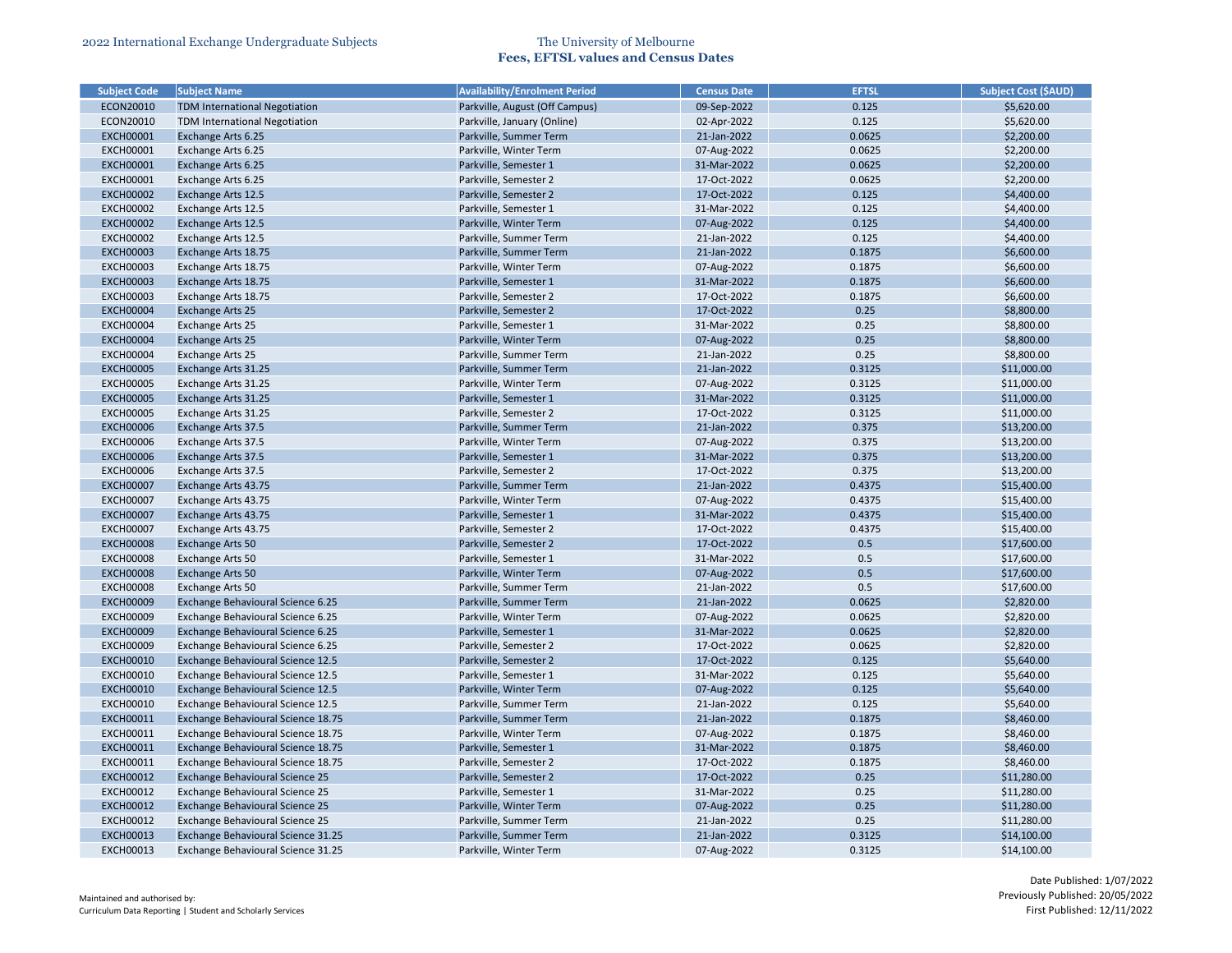| <b>Subject Code</b> | <b>Subject Name</b>                    | <b>Availability/Enrolment Period</b> | <b>Census Date</b> | <b>EFTSL</b> | <b>Subject Cost (\$AUD)</b> |
|---------------------|----------------------------------------|--------------------------------------|--------------------|--------------|-----------------------------|
| <b>EXCH00013</b>    | Exchange Behavioural Science 31.25     | Parkville, Semester 1                | 31-Mar-2022        | 0.3125       | \$14,100.00                 |
| <b>EXCH00013</b>    | Exchange Behavioural Science 31.25     | Parkville, Semester 2                | 17-Oct-2022        | 0.3125       | \$14,100.00                 |
| <b>EXCH00014</b>    | Exchange Behavioural Science 37.5      | Parkville, Semester 2                | 17-Oct-2022        | 0.375        | \$16,920.00                 |
| <b>EXCH00014</b>    | Exchange Behavioural Science 37.5      | Parkville, Semester 1                | 31-Mar-2022        | 0.375        | \$16,920.00                 |
| <b>EXCH00014</b>    | Exchange Behavioural Science 37.5      | Parkville, Winter Term               | 07-Aug-2022        | 0.375        | \$16,920.00                 |
| <b>EXCH00014</b>    | Exchange Behavioural Science 37.5      | Parkville, Summer Term               | 21-Jan-2022        | 0.375        | \$16,920.00                 |
| <b>EXCH00015</b>    | Exchange Behavioural Science 43.75     | Parkville, Summer Term               | 21-Jan-2022        | 0.4375       | \$19,740.00                 |
| <b>EXCH00015</b>    | Exchange Behavioural Science 43.75     | Parkville, Winter Term               | 07-Aug-2022        | 0.4375       | \$19,740.00                 |
| <b>EXCH00015</b>    | Exchange Behavioural Science 43.75     | Parkville, Semester 1                | 31-Mar-2022        | 0.4375       | \$19,740.00                 |
| <b>EXCH00015</b>    | Exchange Behavioural Science 43.75     | Parkville, Semester 2                | 17-Oct-2022        | 0.4375       | \$19,740.00                 |
| <b>EXCH00016</b>    | Exchange Behavioural Science 50        | Parkville, Semester 2                | 17-Oct-2022        | 0.5          | \$22,560.00                 |
| <b>EXCH00016</b>    | Exchange Behavioural Science 50        | Parkville, Semester 1                | 31-Mar-2022        | 0.5          | \$22,560.00                 |
| <b>EXCH00016</b>    | Exchange Behavioural Science 50        | Parkville, Winter Term               | 07-Aug-2022        | 0.5          | \$22,560.00                 |
| <b>EXCH00016</b>    | Exchange Behavioural Science 50        | Parkville, Summer Term               | 21-Jan-2022        | 0.5          | \$22,560.00                 |
| <b>EXCH00017</b>    | Exchange Management and Commerce 6.25  | Parkville, Summer Term               | 21-Jan-2022        | 0.0625       | \$2,810.00                  |
| <b>EXCH00017</b>    | Exchange Management and Commerce 6.25  | Parkville, Winter Term               | 07-Aug-2022        | 0.0625       | \$2,810.00                  |
| <b>EXCH00017</b>    | Exchange Management and Commerce 6.25  | Parkville, Semester 1                | 31-Mar-2022        | 0.0625       | \$2,810.00                  |
| <b>EXCH00017</b>    | Exchange Management and Commerce 6.25  | Parkville, Semester 2                | 17-Oct-2022        | 0.0625       | \$2,810.00                  |
| <b>EXCH00018</b>    | Exchange Management and Commerce 12.5  | Parkville, Semester 2                | 17-Oct-2022        | 0.125        | \$5,620.00                  |
| <b>EXCH00018</b>    | Exchange Management and Commerce 12.5  | Parkville, Semester 1                | 31-Mar-2022        | 0.125        | \$5,620.00                  |
| <b>EXCH00018</b>    | Exchange Management and Commerce 12.5  | Parkville, Winter Term               | 07-Aug-2022        | 0.125        | \$5,620.00                  |
| <b>EXCH00018</b>    | Exchange Management and Commerce 12.5  | Parkville, Summer Term               | 21-Jan-2022        | 0.125        | \$5,620.00                  |
| <b>EXCH00019</b>    | Exchange Management and Commerce 18.75 | Parkville, Summer Term               | 21-Jan-2022        | 0.1875       | \$8,430.00                  |
| <b>EXCH00019</b>    | Exchange Management and Commerce 18.75 | Parkville, Winter Term               | 07-Aug-2022        | 0.1875       | \$8,430.00                  |
| <b>EXCH00019</b>    | Exchange Management and Commerce 18.75 | Parkville, Semester 1                | 31-Mar-2022        | 0.1875       | \$8,430.00                  |
| <b>EXCH00019</b>    | Exchange Management and Commerce 18.75 | Parkville, Semester 2                | 17-Oct-2022        | 0.1875       | \$8,430.00                  |
| <b>EXCH00020</b>    | Exchange Management and Commerce 25    | Parkville, Semester 2                | 17-Oct-2022        | 0.25         | \$11,240.00                 |
| <b>EXCH00020</b>    | Exchange Management and Commerce 25    | Parkville, Semester 1                | 31-Mar-2022        | 0.25         | \$11,240.00                 |
| <b>EXCH00020</b>    | Exchange Management and Commerce 25    | Parkville, Winter Term               | 07-Aug-2022        | 0.25         | \$11,240.00                 |
| <b>EXCH00020</b>    | Exchange Management and Commerce 25    | Parkville, Summer Term               | 21-Jan-2022        | 0.25         | \$11,240.00                 |
| <b>EXCH00021</b>    | Exchange Management and Commerce 31.25 | Parkville, Summer Term               | 21-Jan-2022        | 0.3125       | \$14,050.00                 |
| <b>EXCH00021</b>    | Exchange Management and Commerce 31.25 | Parkville, Winter Term               | 07-Aug-2022        | 0.3125       | \$14,050.00                 |
| <b>EXCH00021</b>    | Exchange Management and Commerce 31.25 | Parkville, Semester 1                | 31-Mar-2022        | 0.3125       | \$14,050.00                 |
| <b>EXCH00021</b>    | Exchange Management and Commerce 31.25 | Parkville, Semester 2                | 17-Oct-2022        | 0.3125       | \$14,050.00                 |
| <b>EXCH00022</b>    | Exchange Management and Commerce 37.5  | Parkville, Semester 2                | 17-Oct-2022        | 0.375        | \$16,860.00                 |
| <b>EXCH00022</b>    | Exchange Management and Commerce 37.5  | Parkville, Semester 1                | 31-Mar-2022        | 0.375        | \$16,860.00                 |
| <b>EXCH00022</b>    | Exchange Management and Commerce 37.5  | Parkville, Winter Term               | 07-Aug-2022        | 0.375        | \$16,860.00                 |
| <b>EXCH00022</b>    | Exchange Management and Commerce 37.5  | Parkville, Summer Term               | 21-Jan-2022        | 0.375        | \$16,860.00                 |
| <b>EXCH00023</b>    | Exchange Management and Commerce 43.75 | Parkville, Summer Term               | 21-Jan-2022        | 0.4375       | \$19,670.00                 |
| <b>EXCH00023</b>    | Exchange Management and Commerce 43.75 | Parkville, Winter Term               | 07-Aug-2022        | 0.4375       | \$19,670.00                 |
| <b>EXCH00023</b>    | Exchange Management and Commerce 43.75 | Parkville, Semester 1                | 31-Mar-2022        | 0.4375       | \$19,670.00                 |
| <b>EXCH00023</b>    | Exchange Management and Commerce 43.75 | Parkville, Semester 2                | 17-Oct-2022        | 0.4375       | \$19,670.00                 |
| <b>EXCH00024</b>    | Exchange Management and Commerce 50    | Parkville, Semester 2                | 17-Oct-2022        | 0.5          | \$22,480.00                 |
| <b>EXCH00024</b>    | Exchange Management and Commerce 50    | Parkville, Semester 1                | 31-Mar-2022        | 0.5          | \$22,480.00                 |
| <b>EXCH00024</b>    | Exchange Management and Commerce 50    | Parkville, Winter Term               | 07-Aug-2022        | 0.5          | \$22,480.00                 |
| <b>EXCH00024</b>    | Exchange Management and Commerce 50    | Parkville, Summer Term               | 21-Jan-2022        | 0.5          | \$22,480.00                 |
| <b>EXCH00025</b>    | Exchange Built Environment 6.25        | Parkville, Summer Term               | 21-Jan-2022        | 0.0625       | \$2,756.00                  |
| <b>EXCH00025</b>    | Exchange Built Environment 6.25        | Parkville, Winter Term               | 07-Aug-2022        | 0.0625       | \$2,756.00                  |
| <b>EXCH00025</b>    | Exchange Built Environment 6.25        | Parkville, Semester 1                | 31-Mar-2022        | 0.0625       | \$2,756.00                  |
| <b>EXCH00025</b>    | Exchange Built Environment 6.25        | Parkville, Semester 2                | 17-Oct-2022        | 0.0625       | \$2,756.00                  |
| <b>EXCH00026</b>    | Exchange Built Environment 12.5        | Parkville, Semester 2                | 17-Oct-2022        | 0.125        | \$5,512.00                  |
| <b>EXCH00026</b>    | Exchange Built Environment 12.5        | Parkville, Semester 1                | 31-Mar-2022        | 0.125        | \$5,512.00                  |
|                     |                                        |                                      |                    |              |                             |

| <b>Subject Cost (SAUD)</b> |
|----------------------------|
| \$14,100.00                |
| \$14,100.00                |
| \$16,920.00                |
| \$16,920.00                |
| \$16,920.00                |
| \$16,920.00                |
| \$19,740.00                |
| \$19,740.00                |
| \$19,740.00                |
| \$19,740.00                |
| \$22,560.00                |
| \$22,560.00                |
| \$22,560.00                |
| \$22,560.00                |
| \$2,810.00                 |
| \$2,810.00                 |
| \$2,810.00                 |
| \$2,810.00                 |
| \$5,620.00                 |
| \$5,620.00                 |
| \$5,620.00                 |
| \$5,620.00                 |
| \$8,430.00                 |
| \$8,430.00                 |
| \$8,430.00                 |
| \$8,430.00                 |
| \$11,240.00                |
| \$11,240.00                |
| \$11,240.00                |
| \$11,240.00                |
| \$14,050.00                |
| \$14,050.00                |
| \$14,050.00                |
| \$14,050.00                |
| \$16,860.00                |
| \$16,860.00                |
| \$16,860.00                |
| \$16,860.00                |
| \$19,670.00                |
| \$19,670.00                |
| \$19,670.00                |
| \$19,670.00                |
| \$22,480.00                |
| \$22,480.00                |
| \$22,480.00                |
| \$22,480.00                |
| \$2,756.00                 |
| \$2,756.00                 |
| \$2,756.00                 |
| \$2,756.00                 |
| \$5,512.00                 |
| \$5,512.00                 |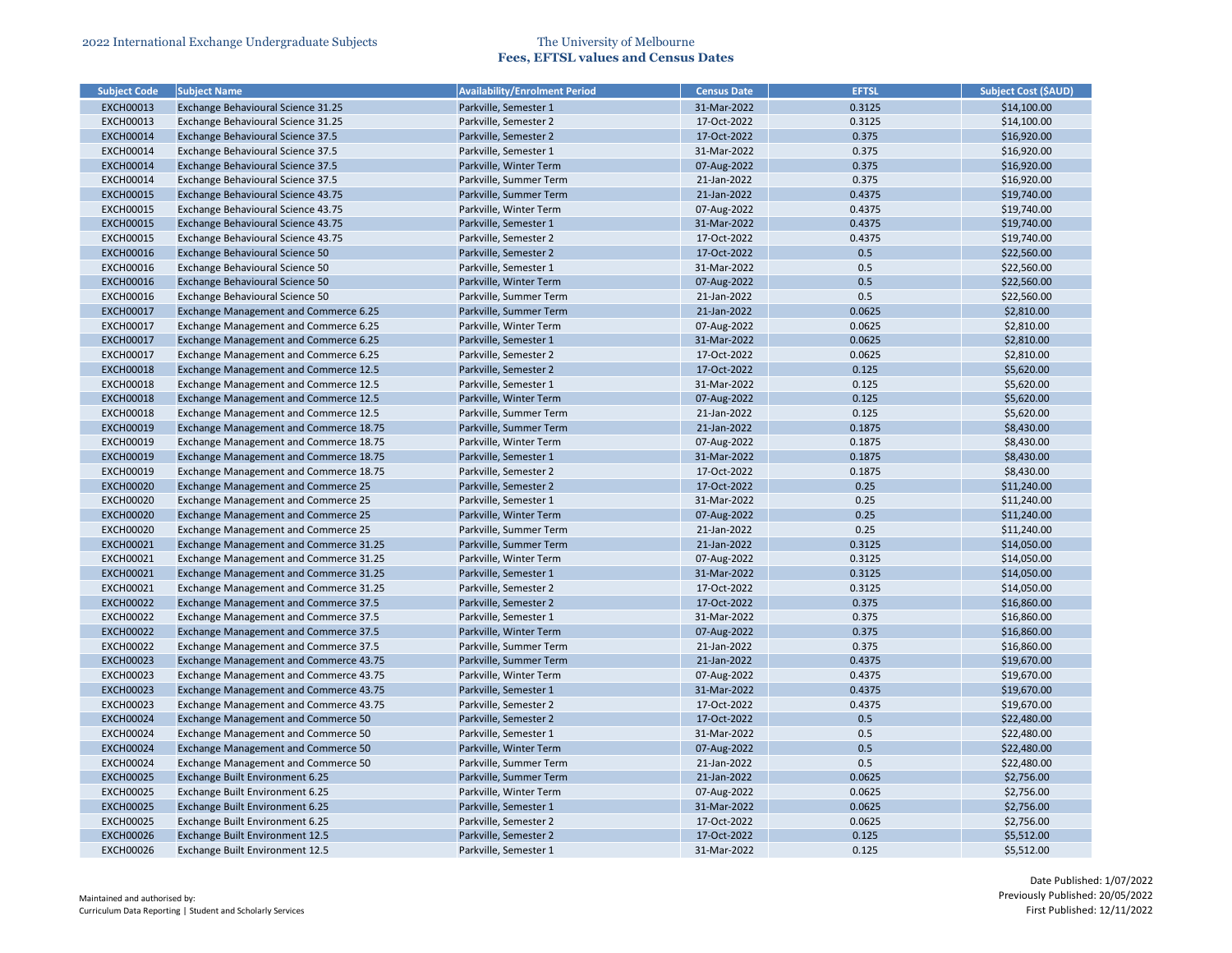| <b>Subject Code</b>                  | <b>Subject Name</b>                                                   | <b>Availability/Enrolment Period</b> | <b>Census Date</b>         | <b>EFTSL</b>     | <b>Subject Cost (\$AUD)</b> |
|--------------------------------------|-----------------------------------------------------------------------|--------------------------------------|----------------------------|------------------|-----------------------------|
| <b>EXCH00026</b>                     | Exchange Built Environment 12.5                                       | Parkville, Winter Term               | 07-Aug-2022                | 0.125            | \$5,512.00                  |
| <b>EXCH00026</b>                     | Exchange Built Environment 12.5                                       | Parkville, Summer Term               | 21-Jan-2022                | 0.125            | \$5,512.00                  |
| <b>EXCH00027</b>                     | Exchange Built Environment 18.75                                      | Parkville, Summer Term               | 21-Jan-2022                | 0.1875           | \$8,268.00                  |
| <b>EXCH00027</b>                     | Exchange Built Environment 18.75                                      | Parkville, Winter Term               | 07-Aug-2022                | 0.1875           | \$8,268.00                  |
| <b>EXCH00027</b>                     | Exchange Built Environment 18.75                                      | Parkville, Semester 1                | 31-Mar-2022                | 0.1875           | \$8,268.00                  |
| <b>EXCH00027</b>                     | Exchange Built Environment 18.75                                      | Parkville, Semester 2                | 17-Oct-2022                | 0.1875           | \$8,268.00                  |
| <b>EXCH00028</b>                     | Exchange Built Environment 25                                         | Parkville, Semester 2                | 17-Oct-2022                | 0.25             | \$11,024.00                 |
| <b>EXCH00028</b>                     | Exchange Built Environment 25                                         | Parkville, Semester 1                | 31-Mar-2022                | 0.25             | \$11,024.00                 |
| <b>EXCH00028</b>                     | Exchange Built Environment 25                                         | Parkville, Winter Term               | 07-Aug-2022                | 0.25             | \$11,024.00                 |
| <b>EXCH00028</b>                     | Exchange Built Environment 25                                         | Parkville, Summer Term               | 21-Jan-2022                | 0.25             | \$11,024.00                 |
| <b>EXCH00029</b>                     | Exchange Built Environment 31.25                                      | Parkville, Summer Term               | 21-Jan-2022                | 0.3125           | \$13,780.00                 |
| <b>EXCH00029</b>                     | Exchange Built Environment 31.25                                      | Parkville, Winter Term               | 07-Aug-2022                | 0.3125           | \$13,780.00                 |
| <b>EXCH00029</b>                     | Exchange Built Environment 31.25                                      | Parkville, Semester 1                | 31-Mar-2022                | 0.3125           | \$13,780.00                 |
| <b>EXCH00029</b>                     | Exchange Built Environment 31.25                                      | Parkville, Semester 2                | 17-Oct-2022                | 0.3125           | \$13,780.00                 |
| <b>EXCH00030</b>                     | Exchange Built Environment 37.5                                       | Parkville, Semester 2                | 17-Oct-2022                | 0.375            | \$16,536.00                 |
| <b>EXCH00030</b>                     | Exchange Built Environment 37.5                                       | Parkville, Semester 1                | 31-Mar-2022                | 0.375            | \$16,536.00                 |
| <b>EXCH00030</b>                     | Exchange Built Environment 37.5                                       | Parkville, Winter Term               | 07-Aug-2022                | 0.375            | \$16,536.00                 |
| <b>EXCH00030</b>                     | Exchange Built Environment 37.5                                       | Parkville, Summer Term               | 21-Jan-2022                | 0.375            | \$16,536.00                 |
| <b>EXCH00031</b>                     | Exchange Built Environment 43.75                                      | Parkville, Summer Term               | 21-Jan-2022                | 0.4375           | \$19,292.00                 |
| <b>EXCH00031</b>                     | Exchange Built Environment 43.75                                      | Parkville, Winter Term               | 07-Aug-2022                | 0.4375           | \$19,292.00                 |
| <b>EXCH00031</b>                     | Exchange Built Environment 43.75                                      | Parkville, Semester 1                | 31-Mar-2022                | 0.4375           | \$19,292.00                 |
| <b>EXCH00031</b>                     | Exchange Built Environment 43.75                                      | Parkville, Semester 2                | 17-Oct-2022                | 0.4375           | \$19,292.00                 |
| <b>EXCH00032</b>                     | Exchange Built Environment 50                                         | Parkville, Semester 2                | 17-Oct-2022                | 0.5              | \$22,048.00                 |
| <b>EXCH00032</b>                     | Exchange Built Environment 50                                         | Parkville, Semester 1                | 31-Mar-2022                | 0.5              | \$22,048.00                 |
| <b>EXCH00032</b>                     | Exchange Built Environment 50                                         | Parkville, Winter Term               | 07-Aug-2022                | 0.5              | \$22,048.00                 |
| <b>EXCH00032</b>                     |                                                                       | Parkville, Summer Term               | 21-Jan-2022                | 0.5              |                             |
|                                      | Exchange Built Environment 50<br>Exchange Information Technology 6.25 |                                      |                            |                  | \$22,048.00                 |
| <b>EXCH00033</b><br><b>EXCH00033</b> | Exchange Information Technology 6.25                                  | Parkville, Summer Term               | 21-Jan-2022                | 0.0625           | \$2,992.00                  |
|                                      |                                                                       | Parkville, Winter Term               | 07-Aug-2022                | 0.0625           | \$2,992.00                  |
| <b>EXCH00033</b>                     | Exchange Information Technology 6.25                                  | Parkville, Semester 1                | 31-Mar-2022<br>17-Oct-2022 | 0.0625<br>0.0625 | \$2,992.00<br>\$2,992.00    |
| <b>EXCH00033</b>                     | Exchange Information Technology 6.25                                  | Parkville, Semester 2                | 17-Oct-2022                |                  |                             |
| <b>EXCH00034</b>                     | <b>Exchange Information Technology 12.5</b>                           | Parkville, Semester 2                |                            | 0.125            | \$5,984.00                  |
| <b>EXCH00034</b>                     | Exchange Information Technology 12.5                                  | Parkville, Semester 1                | 31-Mar-2022                | 0.125            | \$5,984.00                  |
| <b>EXCH00034</b>                     | Exchange Information Technology 12.5                                  | Parkville, Winter Term               | 07-Aug-2022                | 0.125            | \$5,984.00                  |
| <b>EXCH00034</b>                     | <b>Exchange Information Technology 12.5</b>                           | Parkville, Summer Term               | 21-Jan-2022                | 0.125            | \$5,984.00                  |
| <b>EXCH00035</b>                     | Exchange Information Technology 18.75                                 | Parkville, Summer Term               | 21-Jan-2022                | 0.1875           | \$8,976.00                  |
| <b>EXCH00035</b>                     | Exchange Information Technology 18.75                                 | Parkville, Winter Term               | 07-Aug-2022                | 0.1875           | \$8,976.00                  |
| <b>EXCH00035</b>                     | Exchange Information Technology 18.75                                 | Parkville, Semester 1                | 31-Mar-2022                | 0.1875           | \$8,976.00                  |
| <b>EXCH00035</b>                     | Exchange Information Technology 18.75                                 | Parkville, Semester 2                | 17-Oct-2022                | 0.1875           | \$8,976.00                  |
| <b>EXCH00036</b>                     | <b>Exchange Information Technology 25</b>                             | Parkville, Semester 2                | 17-Oct-2022                | 0.25             | \$11,968.00                 |
| <b>EXCH00036</b>                     | <b>Exchange Information Technology 25</b>                             | Parkville, Semester 1                | 31-Mar-2022                | 0.25             | \$11,968.00                 |
| <b>EXCH00036</b>                     | <b>Exchange Information Technology 25</b>                             | Parkville, Winter Term               | 07-Aug-2022                | 0.25             | \$11,968.00                 |
| <b>EXCH00036</b>                     | Exchange Information Technology 25                                    | Parkville, Summer Term               | 21-Jan-2022                | 0.25             | \$11,968.00                 |
| <b>EXCH00037</b>                     | Exchange Information Technology 31.25                                 | Parkville, Summer Term               | 21-Jan-2022                | 0.3125           | \$14,960.00                 |
| <b>EXCH00037</b>                     | Exchange Information Technology 31.25                                 | Parkville, Winter Term               | 07-Aug-2022                | 0.3125           | \$14,960.00                 |
| <b>EXCH00037</b>                     | Exchange Information Technology 31.25                                 | Parkville, Semester 1                | 31-Mar-2022                | 0.3125           | \$14,960.00                 |
| <b>EXCH00037</b>                     | Exchange Information Technology 31.25                                 | Parkville, Semester 2                | 17-Oct-2022                | 0.3125           | \$14,960.00                 |
| <b>EXCH00038</b>                     | Exchange Information Technology 37.5                                  | Parkville, Semester 2                | 17-Oct-2022                | 0.375            | \$17,952.00                 |
| <b>EXCH00038</b>                     | <b>Exchange Information Technology 37.5</b>                           | Parkville, Semester 1                | 31-Mar-2022                | 0.375            | \$17,952.00                 |
| <b>EXCH00038</b>                     | Exchange Information Technology 37.5                                  | Parkville, Winter Term               | 07-Aug-2022                | 0.375            | \$17,952.00                 |
| <b>EXCH00038</b>                     | <b>Exchange Information Technology 37.5</b>                           | Parkville, Summer Term               | 21-Jan-2022                | 0.375            | \$17,952.00                 |
| <b>EXCH00039</b>                     | Exchange Information Technology 43.75                                 | Parkville, Summer Term               | 21-Jan-2022                | 0.4375           | \$20,944.00                 |
| <b>EXCH00039</b>                     | Exchange Information Technology 43.75                                 | Parkville, Winter Term               | 07-Aug-2022                | 0.4375           | \$20,944.00                 |

| <b>Subject Cost (\$AUD)</b> |
|-----------------------------|
| \$5,512.00                  |
| \$5,512.00                  |
| \$8,268.00                  |
| \$8,268.00                  |
| \$8,268.00                  |
| \$8,268.00                  |
| \$11,024.00                 |
| \$11,024.00                 |
| \$11,024.00                 |
| \$11,024.00                 |
| \$13,780.00                 |
|                             |
| \$13,780.00                 |
| \$13,780.00                 |
| \$13,780.00                 |
| \$16,536.00                 |
| \$16,536.00                 |
| \$16,536.00                 |
| \$16,536.00                 |
| \$19,292.00                 |
| \$19,292.00                 |
| \$19,292.00                 |
| \$19,292.00                 |
| \$22,048.00                 |
| \$22,048.00                 |
| \$22,048.00                 |
| \$22,048.00                 |
| \$2,992.00                  |
| \$2,992.00                  |
| \$2,992.00                  |
| \$2,992.00                  |
| \$5,984.00                  |
| \$5,984.00                  |
| \$5,984.00                  |
| \$5,984.00                  |
|                             |
| \$8,976.00                  |
| \$8,976.00                  |
| \$8,976.00                  |
| \$8,976.00                  |
| \$11,968.00                 |
| \$11,968.00                 |
| \$11,968.00                 |
| \$11,968.00                 |
| \$14,960.00                 |
| \$14,960.00                 |
| \$14,960.00                 |
| \$14,960.00                 |
| \$17,952.00                 |
| \$17,952.00                 |
| \$17,952.00                 |
| \$17,952.00                 |
| \$20,944.00                 |
| \$20,944.00                 |
|                             |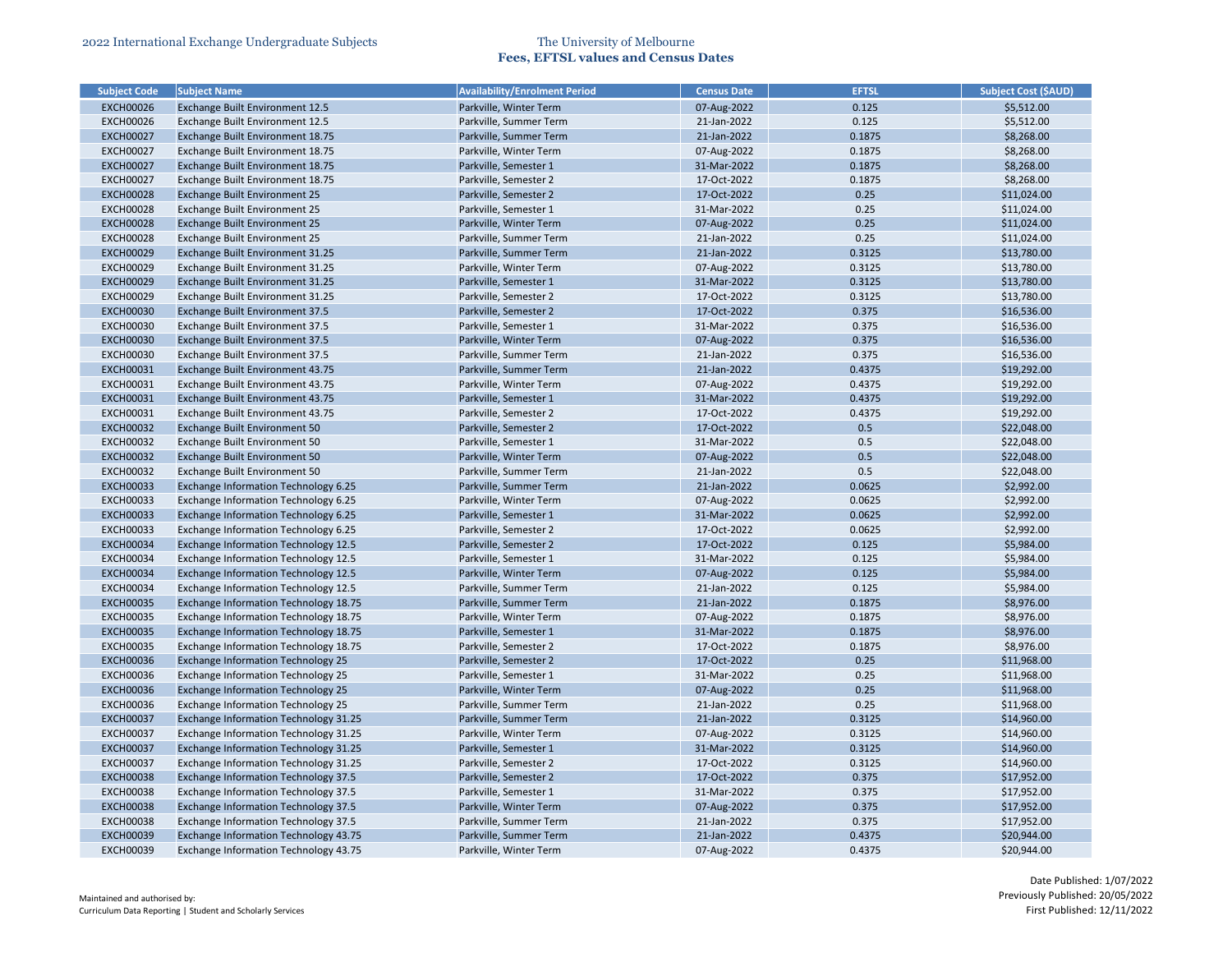| <b>Subject Code</b> | <b>Subject Name</b>                       | <b>Availability/Enrolment Period</b> | <b>Census Date</b> | <b>EFTSL</b> | <b>Subject Cost (\$AUD)</b> |
|---------------------|-------------------------------------------|--------------------------------------|--------------------|--------------|-----------------------------|
| <b>EXCH00039</b>    | Exchange Information Technology 43.75     | Parkville, Semester 1                | 31-Mar-2022        | 0.4375       | \$20,944.00                 |
| <b>EXCH00039</b>    | Exchange Information Technology 43.75     | Parkville, Semester 2                | 17-Oct-2022        | 0.4375       | \$20,944.00                 |
| <b>EXCH00040</b>    | Exchange Information Technology 50        | Parkville, Semester 2                | 17-Oct-2022        | 0.5          | \$23,936.00                 |
| <b>EXCH00040</b>    | Exchange Information Technology 50        | Parkville, Semester 1                | 31-Mar-2022        | 0.5          | \$23,936.00                 |
| <b>EXCH00040</b>    | Exchange Information Technology 50        | Parkville, Winter Term               | 07-Aug-2022        | 0.5          | \$23,936.00                 |
| <b>EXCH00040</b>    | <b>Exchange Information Technology 50</b> | Parkville, Summer Term               | 21-Jan-2022        | 0.5          | \$23,936.00                 |
| <b>EXCH00041</b>    | Exchange Physiotherapy 6.25               | Parkville, Summer Term               | 21-Jan-2022        | 0.0625       | \$2,890.00                  |
| <b>EXCH00041</b>    | Exchange Physiotherapy 6.25               | Parkville, Winter Term               | 07-Aug-2022        | 0.0625       | \$2,890.00                  |
| <b>EXCH00041</b>    | Exchange Physiotherapy 6.25               | Parkville, Semester 1                | 31-Mar-2022        | 0.0625       | \$2,890.00                  |
| <b>EXCH00041</b>    | Exchange Physiotherapy 6.25               | Parkville, Semester 2                | 17-Oct-2022        | 0.0625       | \$2,890.00                  |
| <b>EXCH00042</b>    | Exchange Physiotherapy 12.5               | Parkville, Semester 2                | 17-Oct-2022        | 0.125        | \$5,780.00                  |
| <b>EXCH00042</b>    | Exchange Physiotherapy 12.5               | Parkville, Semester 1                | 31-Mar-2022        | 0.125        | \$5,780.00                  |
| <b>EXCH00042</b>    | Exchange Physiotherapy 12.5               | Parkville, Winter Term               | 07-Aug-2022        | 0.125        | \$5,780.00                  |
| <b>EXCH00042</b>    | Exchange Physiotherapy 12.5               | Parkville, Summer Term               | 21-Jan-2022        | 0.125        | \$5,780.00                  |
| <b>EXCH00043</b>    | Exchange Physiotherapy 18.75              | Parkville, Summer Term               | 21-Jan-2022        | 0.1875       | \$8,670.00                  |
| <b>EXCH00043</b>    | Exchange Physiotherapy 18.75              | Parkville, Winter Term               | 07-Aug-2022        | 0.1875       | \$8,670.00                  |
| <b>EXCH00043</b>    | Exchange Physiotherapy 18.75              | Parkville, Semester 1                | 31-Mar-2022        | 0.1875       | \$8,670.00                  |
| <b>EXCH00043</b>    | Exchange Physiotherapy 18.75              | Parkville, Semester 2                | 17-Oct-2022        | 0.1875       | \$8,670.00                  |
| <b>EXCH00044</b>    | Exchange Physiotherapy 25                 | Parkville, Semester 2                | 17-Oct-2022        | 0.25         | \$11,560.00                 |
| <b>EXCH00044</b>    | Exchange Physiotherapy 25                 | Parkville, Semester 1                | 31-Mar-2022        | 0.25         | \$11,560.00                 |
| <b>EXCH00044</b>    | Exchange Physiotherapy 25                 | Parkville, Winter Term               | 07-Aug-2022        | 0.25         | \$11,560.00                 |
| <b>EXCH00044</b>    | Exchange Physiotherapy 25                 | Parkville, Summer Term               | 21-Jan-2022        | 0.25         | \$11,560.00                 |
| <b>EXCH00045</b>    | Exchange Physiotherapy 31.25              | Parkville, Summer Term               | 21-Jan-2022        | 0.3125       | \$14,450.00                 |
| <b>EXCH00045</b>    | Exchange Physiotherapy 31.25              | Parkville, Winter Term               | 07-Aug-2022        | 0.3125       | \$14,450.00                 |
| <b>EXCH00045</b>    | Exchange Physiotherapy 31.25              | Parkville, Semester 1                | 31-Mar-2022        | 0.3125       | \$14,450.00                 |
| <b>EXCH00045</b>    | Exchange Physiotherapy 31.25              | Parkville, Semester 2                | 17-Oct-2022        | 0.3125       | \$14,450.00                 |
| <b>EXCH00046</b>    | Exchange Physiotherapy 37.5               | Parkville, Semester 2                | 17-Oct-2022        | 0.375        | \$17,340.00                 |
| <b>EXCH00046</b>    | Exchange Physiotherapy 37.5               | Parkville, Semester 1                | 31-Mar-2022        | 0.375        | \$17,340.00                 |
| <b>EXCH00046</b>    | Exchange Physiotherapy 37.5               | Parkville, Winter Term               | 07-Aug-2022        | 0.375        | \$17,340.00                 |
| <b>EXCH00046</b>    | Exchange Physiotherapy 37.5               | Parkville, Summer Term               | 21-Jan-2022        | 0.375        | \$17,340.00                 |
| <b>EXCH00047</b>    | Exchange Physiotherapy 43.75              | Parkville, Summer Term               | 21-Jan-2022        | 0.4375       | \$20,230.00                 |
| <b>EXCH00047</b>    | Exchange Physiotherapy 43.75              | Parkville, Winter Term               | 07-Aug-2022        | 0.4375       | \$20,230.00                 |
| <b>EXCH00047</b>    | Exchange Physiotherapy 43.75              | Parkville, Semester 1                | 31-Mar-2022        | 0.4375       | \$20,230.00                 |
| <b>EXCH00047</b>    | Exchange Physiotherapy 43.75              | Parkville, Semester 2                | 17-Oct-2022        | 0.4375       | \$20,230.00                 |
| <b>EXCH00048</b>    | Exchange Physiotherapy 50                 | Parkville, Semester 2                | 17-Oct-2022        | 0.5          | \$23,120.00                 |
| <b>EXCH00048</b>    | Exchange Physiotherapy 50                 | Parkville, Semester 1                | 31-Mar-2022        | 0.5          | \$23,120.00                 |
| <b>EXCH00048</b>    | Exchange Physiotherapy 50                 | Parkville, Winter Term               | 07-Aug-2022        | 0.5          | \$23,120.00                 |
| <b>EXCH00048</b>    | Exchange Physiotherapy 50                 | Parkville, Summer Term               | 21-Jan-2022        | 0.5          | \$23,120.00                 |
| <b>EXCH00049</b>    | <b>Exchange Engineering 6.25</b>          | Parkville, Summer Term               | 21-Jan-2022        | 0.0625       | \$2,992.00                  |
| <b>EXCH00049</b>    | Exchange Engineering 6.25                 | Parkville, Winter Term               | 07-Aug-2022        | 0.0625       | \$2,992.00                  |
| <b>EXCH00049</b>    | <b>Exchange Engineering 6.25</b>          | Parkville, Semester 1                | 31-Mar-2022        | 0.0625       | \$2,992.00                  |
| <b>EXCH00049</b>    | Exchange Engineering 6.25                 | Parkville, Semester 2                | 17-Oct-2022        | 0.0625       | \$2,992.00                  |
| <b>EXCH00050</b>    | <b>Exchange Engineering 12.5</b>          | Parkville, Semester 2                | 17-Oct-2022        | 0.125        | \$5,984.00                  |
| <b>EXCH00050</b>    | <b>Exchange Engineering 12.5</b>          | Parkville, Semester 1                | 31-Mar-2022        | 0.125        | \$5,984.00                  |
| <b>EXCH00050</b>    | <b>Exchange Engineering 12.5</b>          | Parkville, Winter Term               | 07-Aug-2022        | 0.125        | \$5,984.00                  |
| <b>EXCH00050</b>    | <b>Exchange Engineering 12.5</b>          | Parkville, Summer Term               | 21-Jan-2022        | 0.125        | \$5,984.00                  |
| <b>EXCH00051</b>    | Exchange Engineering 18.75                | Parkville, Summer Term               | 21-Jan-2022        | 0.1875       | \$8,976.00                  |
| <b>EXCH00051</b>    | Exchange Engineering 18.75                | Parkville, Winter Term               | 07-Aug-2022        | 0.1875       | \$8,976.00                  |
| <b>EXCH00051</b>    | <b>Exchange Engineering 18.75</b>         | Parkville, Semester 1                | 31-Mar-2022        | 0.1875       | \$8,976.00                  |
| <b>EXCH00051</b>    | Exchange Engineering 18.75                | Parkville, Semester 2                | 17-Oct-2022        | 0.1875       | \$8,976.00                  |
| <b>EXCH00052</b>    | <b>Exchange Engineering 25</b>            | Parkville, Semester 2                | 17-Oct-2022        | 0.25         | \$11,968.00                 |
| <b>EXCH00052</b>    | <b>Exchange Engineering 25</b>            | Parkville, Semester 1                | 31-Mar-2022        | 0.25         | \$11,968.00                 |
|                     |                                           |                                      |                    |              |                             |

| <b>Subject Cost (SAUD)</b> |
|----------------------------|
| \$20,944.00                |
| \$20,944.00                |
| \$23,936.00                |
| \$23,936.00                |
| \$23,936.00                |
| \$23,936.00                |
| \$2,890.00                 |
| \$2,890.00                 |
| \$2,890.00                 |
| \$2,890.00                 |
| \$5,780.00                 |
| \$5,780.00                 |
| \$5,780.00                 |
| \$5,780.00                 |
| \$8,670.00                 |
| \$8,670.00                 |
| \$8,670.00                 |
| \$8,670.00                 |
| \$11,560.00                |
| \$11,560.00                |
| \$11,560.00                |
| \$11,560.00                |
| \$14,450.00                |
| \$14,450.00                |
| \$14,450.00                |
| \$14,450.00                |
| \$17,340.00                |
| \$17,340.00                |
| \$17,340.00                |
| \$17,340.00                |
| \$20,230.00                |
| \$20,230.00                |
| \$20,230.00                |
| \$20,230.00                |
| \$23,120.00                |
| \$23,120.00                |
| \$23,120.00                |
| \$23,120.00                |
| \$2,992.00                 |
| \$2,992.00                 |
| \$2,992.00                 |
| \$2,992.00                 |
| \$5,984.00                 |
| \$5,984.00                 |
| \$5,984.00                 |
| \$5,984.00                 |
| \$8,976.00                 |
| \$8,976.00                 |
| \$8,976.00                 |
| \$8,976.00                 |
| \$11,968.00                |
| \$11,968.00                |
|                            |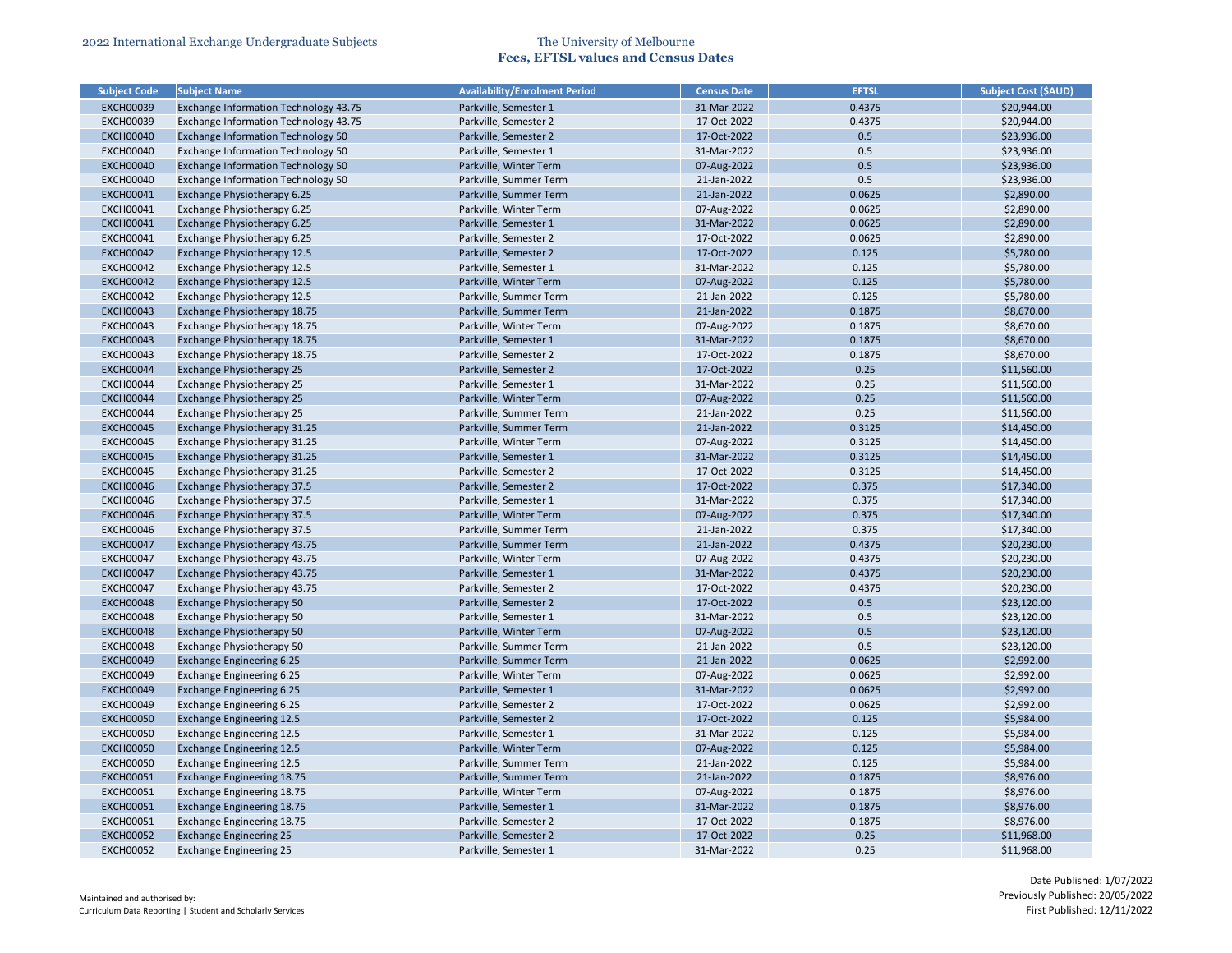| <b>Subject Code</b> | <b>Subject Name</b>               | <b>Availability/Enrolment Period</b> | <b>Census Date</b> | <b>EFTSL</b> | <b>Subject Cost (\$AUD)</b> |
|---------------------|-----------------------------------|--------------------------------------|--------------------|--------------|-----------------------------|
| <b>EXCH00052</b>    | <b>Exchange Engineering 25</b>    | Parkville, Winter Term               | 07-Aug-2022        | 0.25         | \$11,968.00                 |
| <b>EXCH00052</b>    | <b>Exchange Engineering 25</b>    | Parkville, Summer Term               | 21-Jan-2022        | 0.25         | \$11,968.00                 |
| <b>EXCH00053</b>    | <b>Exchange Engineering 31.25</b> | Parkville, Summer Term               | 21-Jan-2022        | 0.3125       | \$14,960.00                 |
| <b>EXCH00053</b>    | Exchange Engineering 31.25        | Parkville, Winter Term               | 07-Aug-2022        | 0.3125       | \$14,960.00                 |
| <b>EXCH00053</b>    | <b>Exchange Engineering 31.25</b> | Parkville, Semester 1                | 31-Mar-2022        | 0.3125       | \$14,960.00                 |
| <b>EXCH00053</b>    | Exchange Engineering 31.25        | Parkville, Semester 2                | 17-Oct-2022        | 0.3125       | \$14,960.00                 |
| <b>EXCH00054</b>    | <b>Exchange Engineering 37.5</b>  | Parkville, Semester 2                | 17-Oct-2022        | 0.375        | \$17,952.00                 |
| <b>EXCH00054</b>    | <b>Exchange Engineering 37.5</b>  | Parkville, Semester 1                | 31-Mar-2022        | 0.375        | \$17,952.00                 |
| <b>EXCH00054</b>    | <b>Exchange Engineering 37.5</b>  | Parkville, Winter Term               | 07-Aug-2022        | 0.375        | \$17,952.00                 |
| <b>EXCH00054</b>    | <b>Exchange Engineering 37.5</b>  | Parkville, Summer Term               | 21-Jan-2022        | 0.375        | \$17,952.00                 |
| <b>EXCH00055</b>    | <b>Exchange Engineering 43.75</b> | Parkville, Summer Term               | 21-Jan-2022        | 0.4375       | \$20,944.00                 |
| <b>EXCH00055</b>    | Exchange Engineering 43.75        | Parkville, Winter Term               | 07-Aug-2022        | 0.4375       | \$20,944.00                 |
| <b>EXCH00055</b>    | <b>Exchange Engineering 43.75</b> | Parkville, Semester 1                | 31-Mar-2022        | 0.4375       | \$20,944.00                 |
| <b>EXCH00055</b>    | Exchange Engineering 43.75        | Parkville, Semester 2                | 17-Oct-2022        | 0.4375       | \$20,944.00                 |
| <b>EXCH00056</b>    | <b>Exchange Engineering 50</b>    | Parkville, Semester 2                | 17-Oct-2022        | 0.5          | \$23,936.00                 |
| <b>EXCH00056</b>    | <b>Exchange Engineering 50</b>    | Parkville, Semester 1                | 31-Mar-2022        | 0.5          | \$23,936.00                 |
| <b>EXCH00056</b>    | <b>Exchange Engineering 50</b>    | Parkville, Winter Term               | 07-Aug-2022        | 0.5          | \$23,936.00                 |
| <b>EXCH00056</b>    | <b>Exchange Engineering 50</b>    | Parkville, Summer Term               | 21-Jan-2022        | 0.5          | \$23,936.00                 |
| <b>EXCH00057</b>    | <b>Exchange Science 6.25</b>      | Parkville, Summer Term               | 21-Jan-2022        | 0.0625       | \$3,036.00                  |
| <b>EXCH00057</b>    | Exchange Science 6.25             | Parkville, Winter Term               | 07-Aug-2022        | 0.0625       | \$3,036.00                  |
| <b>EXCH00057</b>    | <b>Exchange Science 6.25</b>      | Parkville, Semester 1                | 31-Mar-2022        | 0.0625       | \$3,036.00                  |
| <b>EXCH00057</b>    | Exchange Science 6.25             | Parkville, Semester 2                | 17-Oct-2022        | 0.0625       | \$3,036.00                  |
| <b>EXCH00058</b>    | <b>Exchange Science 12.5</b>      | Parkville, Semester 2                | 17-Oct-2022        | 0.125        | \$6,072.00                  |
| <b>EXCH00058</b>    | Exchange Science 12.5             | Parkville, Semester 1                | 31-Mar-2022        | 0.125        | \$6,072.00                  |
| <b>EXCH00058</b>    | <b>Exchange Science 12.5</b>      | Parkville, Winter Term               | 07-Aug-2022        | 0.125        | \$6,072.00                  |
| <b>EXCH00058</b>    | Exchange Science 12.5             | Parkville, Summer Term               | 21-Jan-2022        | 0.125        | \$6,072.00                  |
| <b>EXCH00059</b>    | Exchange Science 18.75            | Parkville, Summer Term               | 21-Jan-2022        | 0.1875       | \$9,108.00                  |
| <b>EXCH00059</b>    | Exchange Science 18.75            | Parkville, Winter Term               | 07-Aug-2022        | 0.1875       | \$9,108.00                  |
| <b>EXCH00059</b>    | Exchange Science 18.75            | Parkville, Semester 1                | 31-Mar-2022        | 0.1875       | \$9,108.00                  |
| <b>EXCH00059</b>    | Exchange Science 18.75            | Parkville, Semester 2                | 17-Oct-2022        | 0.1875       | \$9,108.00                  |
| <b>EXCH00060</b>    | <b>Exchange Science 25</b>        | Parkville, Semester 2                | 17-Oct-2022        | 0.25         | \$12,144.00                 |
| <b>EXCH00060</b>    |                                   |                                      | 31-Mar-2022        | 0.25         |                             |
|                     | <b>Exchange Science 25</b>        | Parkville, Semester 1                |                    |              | \$12,144.00                 |
| <b>EXCH00060</b>    | <b>Exchange Science 25</b>        | Parkville, Winter Term               | 07-Aug-2022        | 0.25         | \$12,144.00                 |
| <b>EXCH00060</b>    | <b>Exchange Science 25</b>        | Parkville, Summer Term               | 21-Jan-2022        | 0.25         | \$12,144.00                 |
| <b>EXCH00061</b>    | Exchange Science 31.25            | Parkville, Summer Term               | 21-Jan-2022        | 0.3125       | \$15,180.00                 |
| <b>EXCH00061</b>    | Exchange Science 31.25            | Parkville, Winter Term               | 07-Aug-2022        | 0.3125       | \$15,180.00                 |
| <b>EXCH00061</b>    | <b>Exchange Science 31.25</b>     | Parkville, Semester 1                | 31-Mar-2022        | 0.3125       | \$15,180.00                 |
| <b>EXCH00061</b>    | Exchange Science 31.25            | Parkville, Semester 2                | 17-Oct-2022        | 0.3125       | \$15,180.00                 |
| <b>EXCH00062</b>    | <b>Exchange Science 37.5</b>      | Parkville, Semester 2                | 17-Oct-2022        | 0.375        | \$18,216.00                 |
| <b>EXCH00062</b>    | Exchange Science 37.5             | Parkville, Semester 1                | 31-Mar-2022        | 0.375        | \$18,216.00                 |
| <b>EXCH00062</b>    | <b>Exchange Science 37.5</b>      | Parkville, Winter Term               | 07-Aug-2022        | 0.375        | \$18,216.00                 |
| <b>EXCH00062</b>    | Exchange Science 37.5             | Parkville, Summer Term               | 21-Jan-2022        | 0.375        | \$18,216.00                 |
| <b>EXCH00063</b>    | Exchange Science 43.75            | Parkville, Summer Term               | 21-Jan-2022        | 0.4375       | \$21,252.00                 |
| <b>EXCH00063</b>    | Exchange Science 43.75            | Parkville, Winter Term               | 07-Aug-2022        | 0.4375       | \$21,252.00                 |
| <b>EXCH00063</b>    | Exchange Science 43.75            | Parkville, Semester 1                | 31-Mar-2022        | 0.4375       | \$21,252.00                 |
| <b>EXCH00063</b>    | Exchange Science 43.75            | Parkville, Semester 2                | 17-Oct-2022        | 0.4375       | \$21,252.00                 |
| <b>EXCH00064</b>    | <b>Exchange Science 50</b>        | Parkville, Semester 2                | 17-Oct-2022        | 0.5          | \$24,288.00                 |
| <b>EXCH00064</b>    | <b>Exchange Science 50</b>        | Parkville, Semester 1                | 31-Mar-2022        | 0.5          | \$24,288.00                 |
| <b>EXCH00064</b>    | <b>Exchange Science 50</b>        | Parkville, Winter Term               | 07-Aug-2022        | 0.5          | \$24,288.00                 |
| <b>EXCH00064</b>    | <b>Exchange Science 50</b>        | Parkville, Summer Term               | 21-Jan-2022        | 0.5          | \$24,288.00                 |
| <b>EXCH00065</b>    | Exchange Optometry 6.25           | Parkville, Summer Term               | 21-Jan-2022        | 0.0625       | \$3,304.00                  |
| <b>EXCH00065</b>    | Exchange Optometry 6.25           | Parkville, Winter Term               | 07-Aug-2022        | 0.0625       | \$3,304.00                  |

| <b>Subject Cost (SAUD)</b> |
|----------------------------|
| \$11,968.00                |
| \$11,968.00                |
| \$14,960.00                |
| \$14,960.00                |
| \$14,960.00                |
| \$14,960.00                |
| \$17,952.00                |
| \$17,952.00                |
| \$17,952.00                |
| \$17,952.00                |
| \$20,944.00                |
| \$20,944.00                |
| \$20,944.00                |
| \$20,944.00                |
| \$23,936.00                |
| \$23,936.00                |
| \$23,936.00                |
| \$23,936.00                |
| \$3,036.00                 |
| \$3,036.00                 |
| \$3,036.00                 |
| \$3,036.00                 |
| \$6,072.00                 |
| \$6,072.00                 |
| \$6,072.00                 |
| \$6,072.00                 |
| \$9,108.00                 |
| \$9,108.00                 |
| \$9,108.00<br>\$9,108.00   |
|                            |
| \$12,144.00<br>\$12,144.00 |
| \$12,144.00                |
| \$12,144.00                |
| \$15,180.00                |
| \$15,180.00                |
| \$15,180.00                |
| \$15,180.00                |
| \$18,216.00                |
| \$18,216.00                |
| \$18,216.00                |
| \$18,216.00                |
| \$21,252.00                |
| \$21,252.00                |
| \$21,252.00                |
| \$21,252.00                |
| \$24,288.00                |
| \$24,288.00                |
| \$24,288.00                |
| \$24,288.00                |
| \$3,304.00                 |
| \$3,304.00                 |
|                            |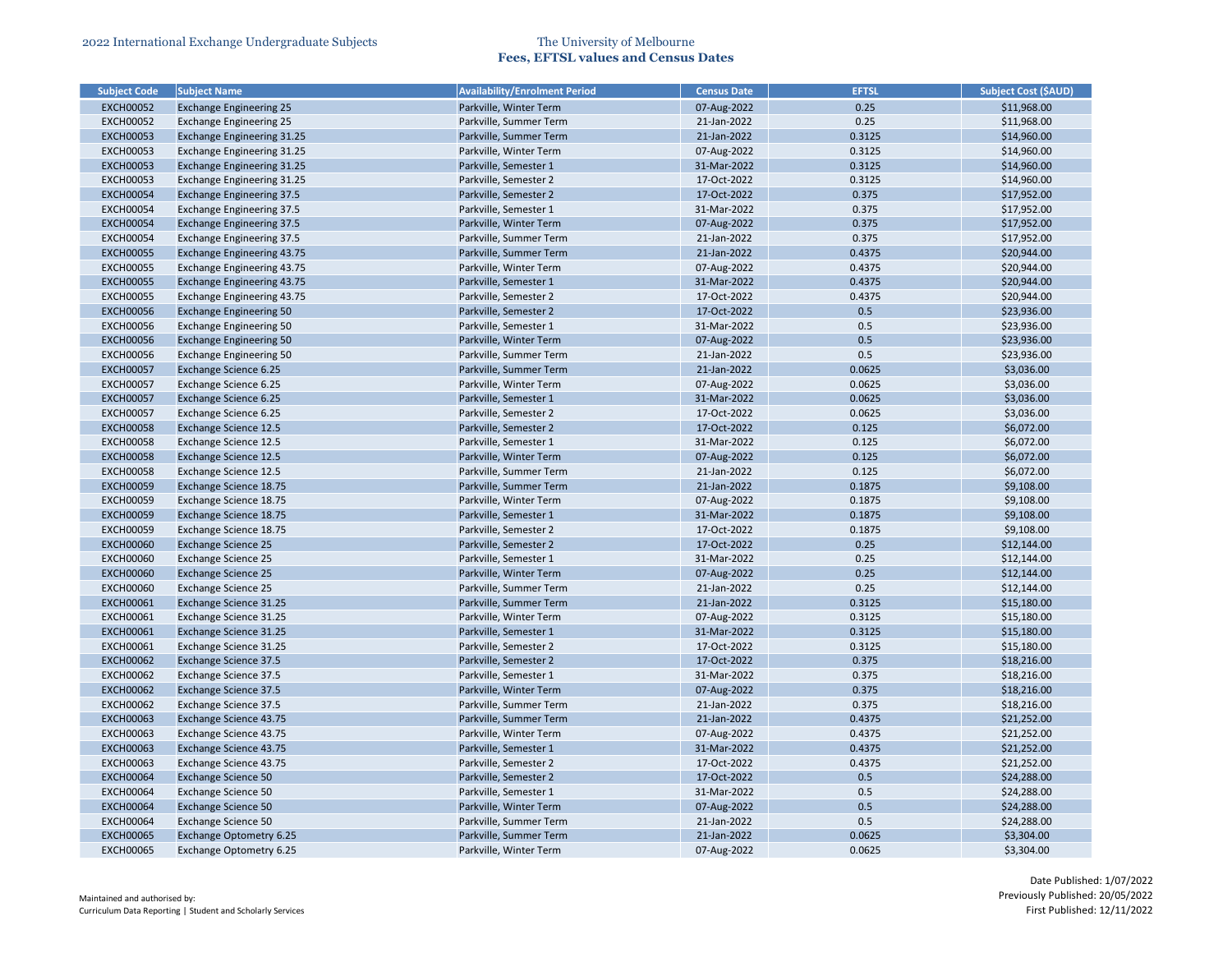| <b>Subject Code</b> | <b>Subject Name</b>                      | <b>Availability/Enrolment Period</b> | <b>Census Date</b> | <b>EFTSL</b> | <b>Subject Cost (\$AUD)</b> |
|---------------------|------------------------------------------|--------------------------------------|--------------------|--------------|-----------------------------|
| <b>EXCH00065</b>    | Exchange Optometry 6.25                  | Parkville, Semester 1                | 31-Mar-2022        | 0.0625       | \$3,304.00                  |
| <b>EXCH00065</b>    | Exchange Optometry 6.25                  | Parkville, Semester 2                | 17-Oct-2022        | 0.0625       | \$3,304.00                  |
| <b>EXCH00066</b>    | Exchange Optometry 12.5                  | Parkville, Semester 2                | 17-Oct-2022        | 0.125        | \$6,608.00                  |
| <b>EXCH00066</b>    | <b>Exchange Optometry 12.5</b>           | Parkville, Semester 1                | 31-Mar-2022        | 0.125        | \$6,608.00                  |
| <b>EXCH00066</b>    | Exchange Optometry 12.5                  | Parkville, Winter Term               | 07-Aug-2022        | 0.125        | \$6,608.00                  |
| <b>EXCH00066</b>    | <b>Exchange Optometry 12.5</b>           | Parkville, Summer Term               | 21-Jan-2022        | 0.125        | \$6,608.00                  |
| <b>EXCH00067</b>    | Exchange Optometry 18.75                 | Parkville, Summer Term               | 21-Jan-2022        | 0.1875       | \$9,912.00                  |
| <b>EXCH00067</b>    | Exchange Optometry 18.75                 | Parkville, Winter Term               | 07-Aug-2022        | 0.1875       | \$9,912.00                  |
| <b>EXCH00067</b>    | Exchange Optometry 18.75                 | Parkville, Semester 1                | 31-Mar-2022        | 0.1875       | \$9,912.00                  |
| <b>EXCH00067</b>    | Exchange Optometry 18.75                 | Parkville, Semester 2                | 17-Oct-2022        | 0.1875       | \$9,912.00                  |
| <b>EXCH00068</b>    | <b>Exchange Optometry 25</b>             | Parkville, Semester 2                | 17-Oct-2022        | 0.25         | \$13,216.00                 |
| <b>EXCH00068</b>    | <b>Exchange Optometry 25</b>             | Parkville, Semester 1                | 31-Mar-2022        | 0.25         | \$13,216.00                 |
| <b>EXCH00068</b>    | <b>Exchange Optometry 25</b>             | Parkville, Winter Term               | 07-Aug-2022        | 0.25         | \$13,216.00                 |
| <b>EXCH00068</b>    | <b>Exchange Optometry 25</b>             | Parkville, Summer Term               | 21-Jan-2022        | 0.25         | \$13,216.00                 |
| <b>EXCH00069</b>    | Exchange Optometry 31.25                 | Parkville, Summer Term               | 21-Jan-2022        | 0.3125       | \$16,520.00                 |
| <b>EXCH00069</b>    | Exchange Optometry 31.25                 | Parkville, Winter Term               | 07-Aug-2022        | 0.3125       | \$16,520.00                 |
| <b>EXCH00069</b>    | Exchange Optometry 31.25                 | Parkville, Semester 1                | 31-Mar-2022        | 0.3125       | \$16,520.00                 |
| <b>EXCH00069</b>    | <b>Exchange Optometry 31.25</b>          | Parkville, Semester 2                | 17-Oct-2022        | 0.3125       | \$16,520.00                 |
| <b>EXCH00070</b>    | <b>Exchange Optometry 37.5</b>           | Parkville, Semester 2                | 17-Oct-2022        | 0.375        | \$19,824.00                 |
| <b>EXCH00070</b>    | <b>Exchange Optometry 37.5</b>           | Parkville, Semester 1                | 31-Mar-2022        | 0.375        | \$19,824.00                 |
| <b>EXCH00070</b>    | <b>Exchange Optometry 37.5</b>           | Parkville, Winter Term               | 07-Aug-2022        | 0.375        | \$19,824.00                 |
| <b>EXCH00070</b>    | Exchange Optometry 37.5                  | Parkville, Summer Term               | 21-Jan-2022        | 0.375        | \$19,824.00                 |
| <b>EXCH00071</b>    | Exchange Optometry 43.75                 | Parkville, Summer Term               | 21-Jan-2022        | 0.4375       | \$23,128.00                 |
| <b>EXCH00071</b>    | Exchange Optometry 43.75                 | Parkville, Winter Term               | 07-Aug-2022        | 0.4375       | \$23,128.00                 |
| <b>EXCH00071</b>    | Exchange Optometry 43.75                 | Parkville, Semester 1                | 31-Mar-2022        | 0.4375       | \$23,128.00                 |
| <b>EXCH00071</b>    | Exchange Optometry 43.75                 | Parkville, Semester 2                | 17-Oct-2022        | 0.4375       | \$23,128.00                 |
| <b>EXCH00072</b>    | <b>Exchange Optometry 50</b>             | Parkville, Semester 2                | 17-Oct-2022        | 0.5          | \$26,432.00                 |
| <b>EXCH00072</b>    | <b>Exchange Optometry 50</b>             | Parkville, Winter Term               | 07-Aug-2022        | 0.5          | \$26,432.00                 |
| <b>EXCH00072</b>    | <b>Exchange Optometry 50</b>             | Parkville, Summer Term               | 21-Jan-2022        | 0.5          | \$26,432.00                 |
| <b>EXCH00072</b>    | <b>Exchange Optometry 50</b>             | Parkville, Semester 1                | 31-Mar-2022        | 0.5          | \$26,432.00                 |
| <b>EXCH00073</b>    | Exchange Agriculture & Environment 6.25  | Parkville, Semester 1                | 31-Mar-2022        | 0.0625       | \$2,878.00                  |
| <b>EXCH00073</b>    | Exchange Agriculture & Environment 6.25  | Parkville, Summer Term               | 21-Jan-2022        | 0.0625       | \$2,878.00                  |
| <b>EXCH00073</b>    | Exchange Agriculture & Environment 6.25  | Parkville, Winter Term               | 07-Aug-2022        | 0.0625       | \$2,878.00                  |
| <b>EXCH00073</b>    | Exchange Agriculture & Environment 6.25  | Parkville, Semester 2                | 17-Oct-2022        | 0.0625       | \$2,878.00                  |
| <b>EXCH00074</b>    | Exchange Agriculture & Environment 12.5  | Parkville, Semester 2                | 17-Oct-2022        | 0.125        | \$5,756.00                  |
| <b>EXCH00074</b>    | Exchange Agriculture & Environment 12.5  | Parkville, Winter Term               | 07-Aug-2022        | 0.125        | \$5,756.00                  |
| <b>EXCH00074</b>    | Exchange Agriculture & Environment 12.5  | Parkville, Summer Term               | 21-Jan-2022        | 0.125        | \$5,756.00                  |
| <b>EXCH00074</b>    | Exchange Agriculture & Environment 12.5  | Parkville, Semester 1                | 31-Mar-2022        | 0.125        | \$5,756.00                  |
| <b>EXCH00075</b>    | Exchange Agriculture & Environment 18.75 | Parkville, Semester 1                | 31-Mar-2022        | 0.1875       | \$8,634.00                  |
| <b>EXCH00075</b>    | Exchange Agriculture & Environment 18.75 | Parkville, Summer Term               | 21-Jan-2022        | 0.1875       | \$8,634.00                  |
| <b>EXCH00075</b>    | Exchange Agriculture & Environment 18.75 | Parkville, Winter Term               | 07-Aug-2022        | 0.1875       | \$8,634.00                  |
| <b>EXCH00075</b>    | Exchange Agriculture & Environment 18.75 | Parkville, Semester 2                | 17-Oct-2022        | 0.1875       | \$8,634.00                  |
| <b>EXCH00076</b>    | Exchange Agriculture & Environmental 25  | Parkville, Semester 2                | 17-Oct-2022        | 0.25         | \$11,512.00                 |
| <b>EXCH00076</b>    | Exchange Agriculture & Environmental 25  | Parkville, Winter Term               | 07-Aug-2022        | 0.25         | \$11,512.00                 |
| <b>EXCH00076</b>    | Exchange Agriculture & Environmental 25  | Parkville, Summer Term               | 21-Jan-2022        | 0.25         | \$11,512.00                 |
| <b>EXCH00076</b>    | Exchange Agriculture & Environmental 25  | Parkville, Semester 1                | 31-Mar-2022        | 0.25         | \$11,512.00                 |
| <b>EXCH00077</b>    | Exchange Agriculture & Environment 31.25 | Parkville, Semester 1                | 31-Mar-2022        | 0.3125       | \$14,390.00                 |
| <b>EXCH00077</b>    | Exchange Agriculture & Environment 31.25 | Parkville, Summer Term               | 21-Jan-2022        | 0.3125       | \$14,390.00                 |
| <b>EXCH00077</b>    | Exchange Agriculture & Environment 31.25 | Parkville, Winter Term               | 07-Aug-2022        | 0.3125       | \$14,390.00                 |
| <b>EXCH00077</b>    | Exchange Agriculture & Environment 31.25 | Parkville, Semester 2                | 17-Oct-2022        | 0.3125       | \$14,390.00                 |
| <b>EXCH00078</b>    |                                          | Parkville, Semester 2                | 17-Oct-2022        | 0.375        |                             |
|                     | Exchange Agriculture & Environment 37.5  |                                      |                    |              | \$17,268.00                 |
| <b>EXCH00078</b>    | Exchange Agriculture & Environment 37.5  | Parkville, Summer Term               | 21-Jan-2022        | 0.375        | \$17,268.00                 |

| <b>Subject Cost (\$AUD)</b> |
|-----------------------------|
| \$3,304.00                  |
| \$3,304.00                  |
| \$6,608.00                  |
| \$6,608.00                  |
| \$6,608.00                  |
| \$6,608.00                  |
| \$9,912.00                  |
| \$9,912.00                  |
| \$9,912.00                  |
| \$9,912.00                  |
| \$13,216.00                 |
| \$13,216.00                 |
| \$13,216.00                 |
| \$13,216.00                 |
| \$16,520.00                 |
| \$16,520.00                 |
| \$16,520.00                 |
| \$16,520.00                 |
| \$19,824.00                 |
| \$19,824.00                 |
| \$19,824.00                 |
| \$19,824.00                 |
| \$23,128.00                 |
| \$23,128.00                 |
| \$23,128.00                 |
| \$23,128.00                 |
| \$26,432.00                 |
| \$26,432.00                 |
| \$26,432.00                 |
| \$26,432.00                 |
| \$2,878.00                  |
| \$2,878.00                  |
| \$2,878.00                  |
| \$2,878.00                  |
| \$5,756.00                  |
| \$5,756.00                  |
| \$5,756.00                  |
| \$5,756.00                  |
| \$8,634.00                  |
| \$8,634.00                  |
| \$8,634.00                  |
| \$8,634.00                  |
| \$11,512.00                 |
| \$11,512.00                 |
| \$11,512.00                 |
| \$11,512.00                 |
| \$14,390.00                 |
| \$14,390.00                 |
| \$14,390.00                 |
| \$14,390.00                 |
| \$17,268.00                 |
| \$17,268.00                 |
|                             |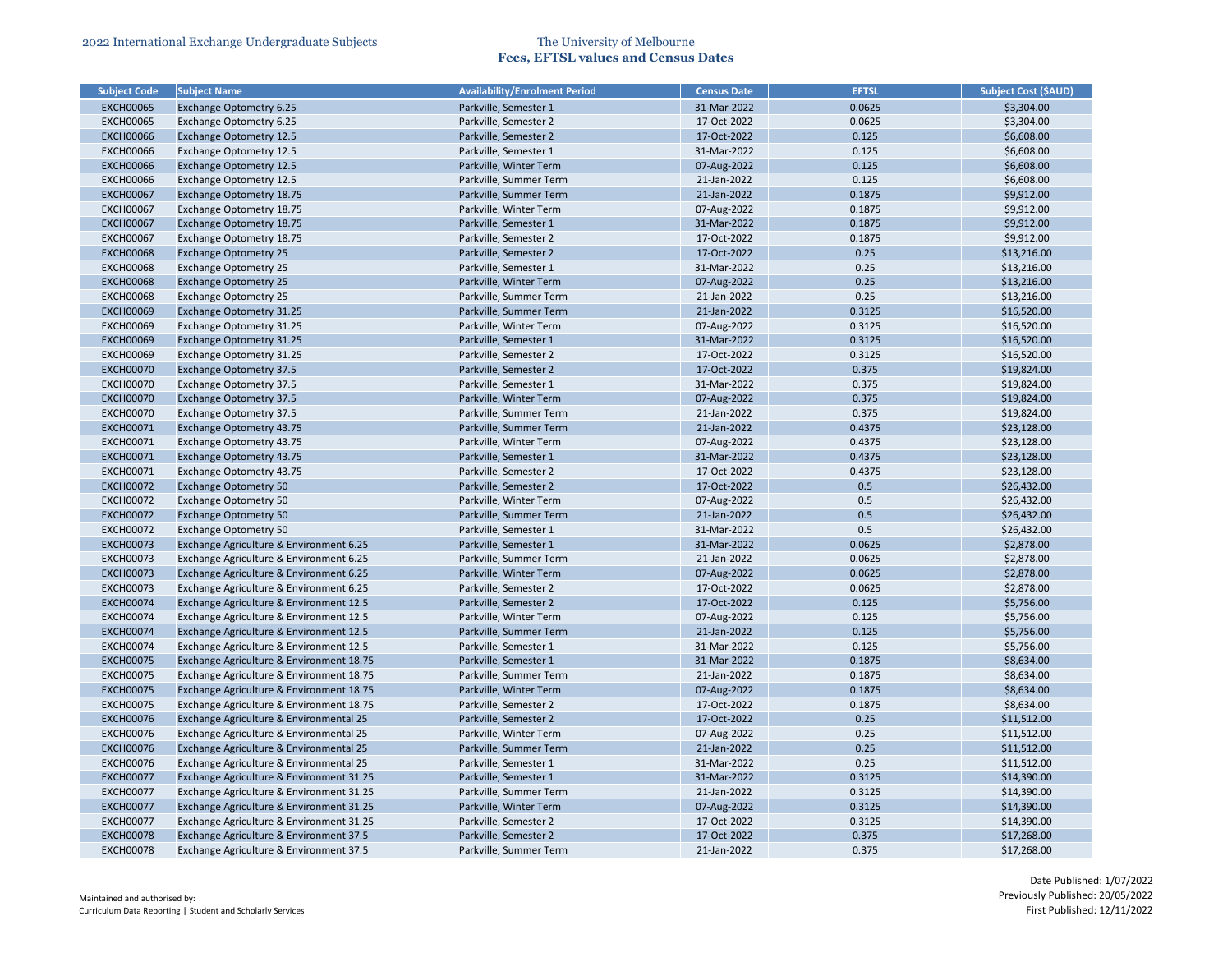| <b>Subject Code</b> | <b>Subject Name</b>                      | <b>Availability/Enrolment Period</b> | <b>Census Date</b> | <b>EFTSL</b> | <b>Subject Cost (\$AUD)</b> |
|---------------------|------------------------------------------|--------------------------------------|--------------------|--------------|-----------------------------|
| <b>EXCH00078</b>    | Exchange Agriculture & Environment 37.5  | Parkville, Winter Term               | 07-Aug-2022        | 0.375        | \$17,268.00                 |
| <b>EXCH00078</b>    | Exchange Agriculture & Environment 37.5  | Parkville, Semester 1                | 31-Mar-2022        | 0.375        | \$17,268.00                 |
| <b>EXCH00079</b>    | Exchange Agriculture & Environment 43.75 | Parkville, Semester 1                | 31-Mar-2022        | 0.4375       | \$20,146.00                 |
| <b>EXCH00079</b>    | Exchange Agriculture & Environment 43.75 | Parkville, Winter Term               | 07-Aug-2022        | 0.4375       | \$20,146.00                 |
| <b>EXCH00079</b>    | Exchange Agriculture & Environment 43.75 | Parkville, Summer Term               | 21-Jan-2022        | 0.4375       | \$20,146.00                 |
| <b>EXCH00079</b>    | Exchange Agriculture & Environment 43.75 | Parkville, Semester 2                | 17-Oct-2022        | 0.4375       | \$20,146.00                 |
| <b>EXCH00080</b>    | Exchange Agriculture & Environmental 50  | Parkville, Semester 2                | 17-Oct-2022        | 0.5          | \$23,024.00                 |
| <b>EXCH00080</b>    | Exchange Agriculture & Environmental 50  | Parkville, Summer Term               | 21-Jan-2022        | 0.5          | \$23,024.00                 |
| <b>EXCH00080</b>    | Exchange Agriculture & Environmental 50  | Parkville, Winter Term               | 07-Aug-2022        | 0.5          | \$23,024.00                 |
| <b>EXCH00080</b>    | Exchange Agriculture & Environmental 50  | Parkville, Semester 1                | 31-Mar-2022        | 0.5          | \$23,024.00                 |
| <b>EXCH00081</b>    | Exchange Law 6.25                        | Parkville, Semester 1                | 31-Mar-2022        | 0.0625       | \$2,774.00                  |
| <b>EXCH00081</b>    | Exchange Law 6.25                        | Parkville, Winter Term               | 07-Aug-2022        | 0.0625       | \$2,774.00                  |
| <b>EXCH00081</b>    | Exchange Law 6.25                        | Parkville, Summer Term               | 21-Jan-2022        | 0.0625       | \$2,774.00                  |
| <b>EXCH00081</b>    | Exchange Law 6.25                        | Parkville, Semester 2                | 17-Oct-2022        | 0.0625       | \$2,774.00                  |
| <b>EXCH00082</b>    | Exchange Law 12.5                        | Parkville, Semester 2                | 17-Oct-2022        | 0.125        | \$5,548.00                  |
| <b>EXCH00082</b>    | Exchange Law 12.5                        | Parkville, Summer Term               | 21-Jan-2022        | 0.125        | \$5,548.00                  |
| <b>EXCH00082</b>    | Exchange Law 12.5                        | Parkville, Winter Term               | 07-Aug-2022        | 0.125        | \$5,548.00                  |
| <b>EXCH00082</b>    | Exchange Law 12.5                        | Parkville, Semester 1                | 31-Mar-2022        | 0.125        | \$5,548.00                  |
| <b>EXCH00083</b>    | Exchange Law 18.75                       | Parkville, Semester 1                | 31-Mar-2022        | 0.1875       | \$8,322.00                  |
| <b>EXCH00083</b>    | Exchange Law 18.75                       | Parkville, Winter Term               | 07-Aug-2022        | 0.1875       | \$8,322.00                  |
| <b>EXCH00083</b>    | Exchange Law 18.75                       | Parkville, Summer Term               | 21-Jan-2022        | 0.1875       | \$8,322.00                  |
| <b>EXCH00083</b>    | Exchange Law 18.75                       | Parkville, Semester 2                | 17-Oct-2022        | 0.1875       | \$8,322.00                  |
| <b>EXCH00084</b>    | Exchange Law 25                          | Parkville, Semester 2                | 17-Oct-2022        | 0.25         | \$11,096.00                 |
| <b>EXCH00084</b>    | Exchange Law 25                          | Parkville, Summer Term               | 21-Jan-2022        | 0.25         | \$11,096.00                 |
| <b>EXCH00084</b>    | Exchange Law 25                          | Parkville, Winter Term               | 07-Aug-2022        | 0.25         | \$11,096.00                 |
| <b>EXCH00084</b>    | Exchange Law 25                          | Parkville, Semester 1                | 31-Mar-2022        | 0.25         | \$11,096.00                 |
| <b>EXCH00085</b>    | Exchange Law 31.25                       | Parkville, Semester 1                | 31-Mar-2022        | 0.3125       | \$13,870.00                 |
| <b>EXCH00085</b>    | Exchange Law 31.25                       | Parkville, Winter Term               | 07-Aug-2022        | 0.3125       | \$13,870.00                 |
| <b>EXCH00085</b>    | Exchange Law 31.25                       | Parkville, Summer Term               | 21-Jan-2022        | 0.3125       | \$13,870.00                 |
| <b>EXCH00085</b>    | Exchange Law 31.25                       | Parkville, Semester 2                | 17-Oct-2022        | 0.3125       | \$13,870.00                 |
| <b>EXCH00086</b>    | Exchange Law 37.5                        | Parkville, Semester 2                | 17-Oct-2022        | 0.375        | \$16,644.00                 |
| <b>EXCH00086</b>    | Exchange Law 37.5                        | Parkville, Summer Term               | 21-Jan-2022        | 0.375        | \$16,644.00                 |
| <b>EXCH00086</b>    | Exchange Law 37.5                        | Parkville, Winter Term               | 07-Aug-2022        | 0.375        | \$16,644.00                 |
| <b>EXCH00086</b>    | Exchange Law 37.5                        | Parkville, Semester 1                | 31-Mar-2022        | 0.375        | \$16,644.00                 |
| <b>EXCH00087</b>    | Exchange Law 43.75                       | Parkville, Semester 1                | 31-Mar-2022        | 0.4375       | \$19,418.00                 |
| <b>EXCH00087</b>    | Exchange Law 43.75                       | Parkville, Winter Term               | 07-Aug-2022        | 0.4375       | \$19,418.00                 |
| <b>EXCH00087</b>    | Exchange Law 43.75                       | Parkville, Summer Term               | 21-Jan-2022        | 0.4375       | \$19,418.00                 |
| <b>EXCH00087</b>    | Exchange Law 43.75                       | Parkville, Semester 2                | 17-Oct-2022        | 0.4375       | \$19,418.00                 |
| <b>EXCH00088</b>    | Exchange Law 50                          | Parkville, Semester 2                | 17-Oct-2022        | 0.5          | \$22,192.00                 |
| <b>EXCH00088</b>    | Exchange Law 50                          | Parkville, Summer Term               | 21-Jan-2022        | 0.5          | \$22,192.00                 |
| <b>EXCH00088</b>    | <b>Exchange Law 50</b>                   | Parkville, Winter Term               | 07-Aug-2022        | 0.5          | \$22,192.00                 |
| <b>EXCH00088</b>    | Exchange Law 50                          | Parkville, Semester 1                | 31-Mar-2022        | 0.5          | \$22,192.00                 |
| <b>EXCH00089</b>    | <b>Exchange Dentistry 6.25</b>           | Parkville, Semester 1                | 31-Mar-2022        | 0.0625       | \$4,438.00                  |
| <b>EXCH00089</b>    | Exchange Dentistry 6.25                  | Parkville, Winter Term               | 07-Aug-2022        | 0.0625       | \$4,438.00                  |
| <b>EXCH00089</b>    | Exchange Dentistry 6.25                  | Parkville, Summer Term               | 21-Jan-2022        | 0.0625       | \$4,438.00                  |
| <b>EXCH00089</b>    | Exchange Dentistry 6.25                  | Parkville, Semester 2                | 17-Oct-2022        | 0.0625       | \$4,438.00                  |
| <b>EXCH00090</b>    | <b>Exchange Dentistry 12.5</b>           | Parkville, Semester 2                | 17-Oct-2022        | 0.125        | \$8,876.00                  |
| <b>EXCH00090</b>    | <b>Exchange Dentistry 12.5</b>           | Parkville, Summer Term               | 21-Jan-2022        | 0.125        | \$8,876.00                  |
| <b>EXCH00090</b>    | <b>Exchange Dentistry 12.5</b>           | Parkville, Winter Term               | 07-Aug-2022        | 0.125        | \$8,876.00                  |
| <b>EXCH00090</b>    | <b>Exchange Dentistry 12.5</b>           | Parkville, Semester 1                | 31-Mar-2022        | 0.125        | \$8,876.00                  |
| <b>EXCH00091</b>    | Exchange Dentistry 18.75                 | Parkville, Semester 1                | 31-Mar-2022        | 0.1875       | \$13,314.00                 |
|                     |                                          |                                      |                    |              |                             |
| <b>EXCH00091</b>    | Exchange Dentistry 18.75                 | Parkville, Winter Term               | 07-Aug-2022        | 0.1875       | \$13,314.00                 |

| <b>Subject Cost (\$AUD)</b> |
|-----------------------------|
| \$17,268.00                 |
| \$17,268.00                 |
| \$20,146.00                 |
| \$20,146.00                 |
| \$20,146.00                 |
| \$20,146.00                 |
| \$23,024.00                 |
| \$23,024.00                 |
| \$23,024.00                 |
| \$23,024.00                 |
| \$2,774.00                  |
| \$2,774.00                  |
| \$2,774.00                  |
| \$2,774.00                  |
| \$5,548.00                  |
| \$5,548.00                  |
| \$5,548.00                  |
| \$5,548.00                  |
| \$8,322.00                  |
| \$8,322.00                  |
| \$8,322.00                  |
| \$8,322.00                  |
| \$11,096.00                 |
| \$11,096.00                 |
| \$11,096.00                 |
| \$11,096.00                 |
| \$13,870.00                 |
| \$13,870.00                 |
| \$13,870.00                 |
| \$13,870.00                 |
| \$16,644.00                 |
| \$16,644.00                 |
| \$16,644.00                 |
| \$16,644.00                 |
| \$19,418.00                 |
| \$19,418.00                 |
| \$19,418.00                 |
| \$19,418.00                 |
| \$22,192.00                 |
| \$22,192.00                 |
| \$22,192.00                 |
| \$22,192.00                 |
| \$4,438.00                  |
| \$4,438.00                  |
| \$4,438.00                  |
| \$4,438.00                  |
| \$8,876.00                  |
| \$8,876.00                  |
| \$8,876.00                  |
| \$8,876.00                  |
| \$13,314.00                 |
| \$13,314.00                 |
|                             |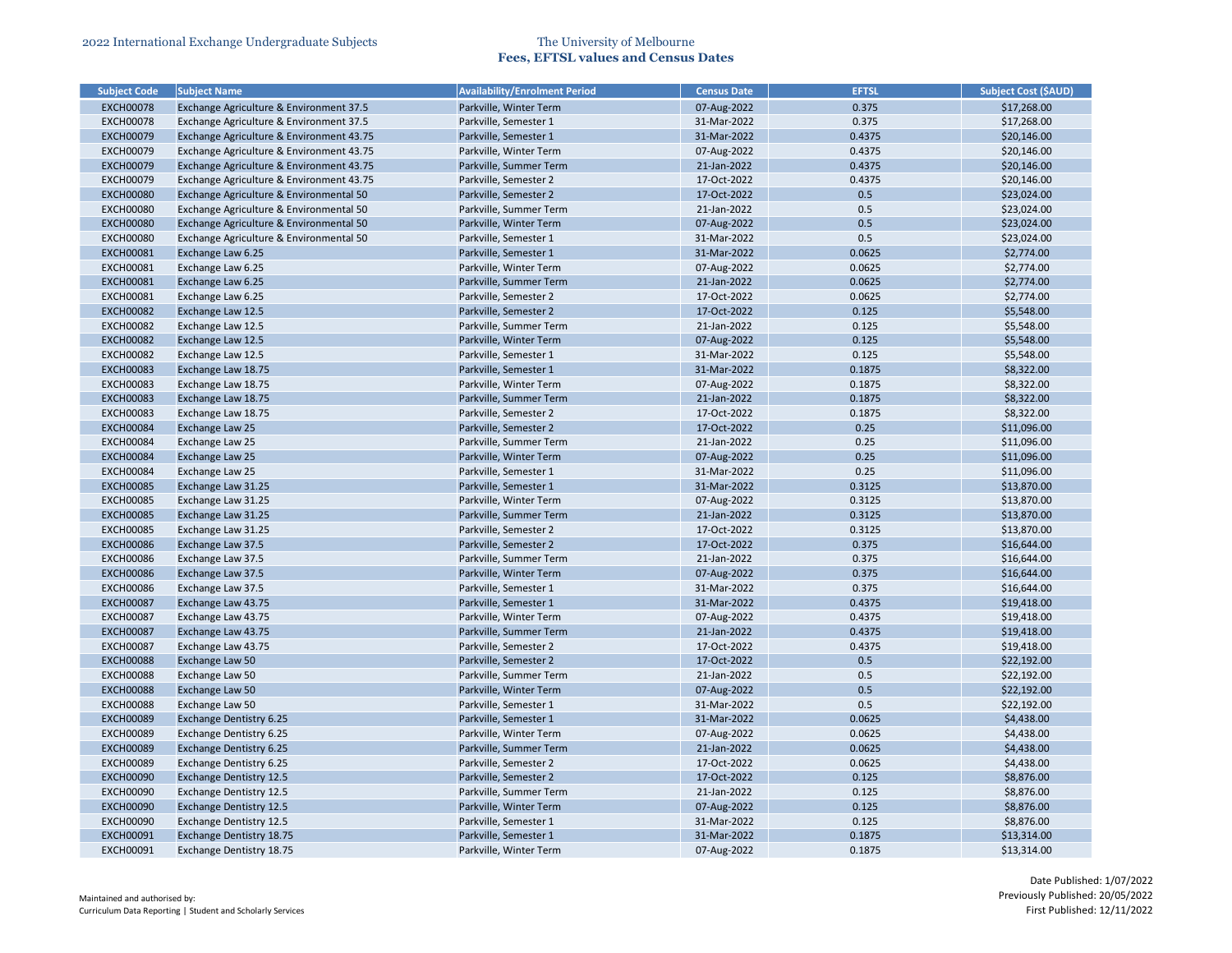| <b>Subject Code</b>                  | <b>Subject Name</b>                   | <b>Availability/Enrolment Period</b> | <b>Census Date</b>         | <b>EFTSL</b>   | <b>Subject Cost (\$AUD)</b> |
|--------------------------------------|---------------------------------------|--------------------------------------|----------------------------|----------------|-----------------------------|
| <b>EXCH00091</b>                     | <b>Exchange Dentistry 18.75</b>       | Parkville, Summer Term               | 21-Jan-2022                | 0.1875         | \$13,314.00                 |
| <b>EXCH00091</b>                     | Exchange Dentistry 18.75              | Parkville, Semester 2                | 17-Oct-2022                | 0.1875         | \$13,314.00                 |
| <b>EXCH00092</b>                     | <b>Exchange Dentistry 25</b>          | Parkville, Semester 2                | 17-Oct-2022                | 0.25           | \$17,752.00                 |
| <b>EXCH00092</b>                     | <b>Exchange Dentistry 25</b>          | Parkville, Summer Term               | 21-Jan-2022                | 0.25           | \$17,752.00                 |
| <b>EXCH00092</b>                     | <b>Exchange Dentistry 25</b>          | Parkville, Winter Term               | 07-Aug-2022                | 0.25           | \$17,752.00                 |
| <b>EXCH00092</b>                     | <b>Exchange Dentistry 25</b>          | Parkville, Semester 1                | 31-Mar-2022                | 0.25           | \$17,752.00                 |
| <b>EXCH00093</b>                     | <b>Exchange Dentistry 31.25</b>       | Parkville, Semester 1                | 31-Mar-2022                | 0.3125         | \$22,190.00                 |
| <b>EXCH00093</b>                     | Exchange Dentistry 31.25              | Parkville, Winter Term               | 07-Aug-2022                | 0.3125         | \$22,190.00                 |
| <b>EXCH00093</b>                     | <b>Exchange Dentistry 31.25</b>       | Parkville, Summer Term               | 21-Jan-2022                | 0.3125         | \$22,190.00                 |
| <b>EXCH00093</b>                     | Exchange Dentistry 31.25              | Parkville, Semester 2                | 17-Oct-2022                | 0.3125         | \$22,190.00                 |
| <b>EXCH00094</b>                     | <b>Exchange Dentistry 37.5</b>        | Parkville, Semester 2                | 17-Oct-2022                | 0.375          | \$26,628.00                 |
| <b>EXCH00094</b>                     | <b>Exchange Dentistry 37.5</b>        | Parkville, Summer Term               | 21-Jan-2022                | 0.375          | \$26,628.00                 |
| <b>EXCH00094</b>                     | <b>Exchange Dentistry 37.5</b>        | Parkville, Winter Term               | 07-Aug-2022                | 0.375          | \$26,628.00                 |
| <b>EXCH00094</b>                     | <b>Exchange Dentistry 37.5</b>        | Parkville, Semester 1                | 31-Mar-2022                | 0.375          | \$26,628.00                 |
| <b>EXCH00095</b>                     | <b>Exchange Dentistry 43.75</b>       | Parkville, Semester 1                | 31-Mar-2022                | 0.4375         | \$31,066.00                 |
| <b>EXCH00095</b>                     | Exchange Dentistry 43.75              | Parkville, Winter Term               | 07-Aug-2022                | 0.4375         | \$31,066.00                 |
| <b>EXCH00095</b>                     | <b>Exchange Dentistry 43.75</b>       | Parkville, Summer Term               | 21-Jan-2022                | 0.4375         | \$31,066.00                 |
| <b>EXCH00095</b>                     | <b>Exchange Dentistry 43.75</b>       | Parkville, Semester 2                | 17-Oct-2022                | 0.4375         | \$31,066.00                 |
| <b>EXCH00096</b>                     | <b>Exchange Dentistry 50</b>          | Parkville, Semester 2                | 17-Oct-2022                | 0.5            | \$35,504.00                 |
| <b>EXCH00096</b>                     | <b>Exchange Dentistry 50</b>          | Parkville, Summer Term               | 21-Jan-2022                | 0.5            | \$35,504.00                 |
| <b>EXCH00096</b>                     | <b>Exchange Dentistry 50</b>          | Parkville, Winter Term               | 07-Aug-2022                | 0.5            | \$35,504.00                 |
| <b>EXCH00096</b>                     |                                       | Parkville, Semester 1                | 31-Mar-2022                | 0.5            |                             |
|                                      | <b>Exchange Dentistry 50</b>          |                                      | 31-Mar-2022                | 0.0625         | \$35,504.00<br>\$5,650.00   |
| <b>EXCH00097</b>                     | <b>Exchange Medical Studies 6.25</b>  | Parkville, Semester 1                |                            | 0.0625         |                             |
| <b>EXCH00097</b>                     | <b>Exchange Medical Studies 6.25</b>  | Parkville, Winter Term               | 07-Aug-2022                | 0.0625         | \$5,650.00                  |
| <b>EXCH00097</b>                     | <b>Exchange Medical Studies 6.25</b>  | Parkville, Summer Term               | 21-Jan-2022                |                | \$5,650.00                  |
| <b>EXCH00097</b>                     | <b>Exchange Medical Studies 6.25</b>  | Parkville, Semester 2                | 17-Oct-2022                | 0.0625         | \$5,650.00                  |
| <b>EXCH00098</b>                     | <b>Exchange Medical Studies 12.5</b>  | Parkville, Semester 2                | 17-Oct-2022                | 0.125          | \$11,300.00                 |
| <b>EXCH00098</b>                     | <b>Exchange Medical Studies 12.5</b>  | Parkville, Summer Term               | 21-Jan-2022                | 0.125          | \$11,300.00                 |
| <b>EXCH00098</b><br><b>EXCH00098</b> | <b>Exchange Medical Studies 12.5</b>  | Parkville, Winter Term               | 07-Aug-2022<br>31-Mar-2022 | 0.125<br>0.125 | \$11,300.00                 |
|                                      | <b>Exchange Medical Studies 12.5</b>  | Parkville, Semester 1                | 31-Mar-2022                | 0.1875         | \$11,300.00<br>\$16,950.00  |
| <b>EXCH00099</b>                     | <b>Exchange Medical Studies 18.75</b> | Parkville, Semester 1                |                            |                |                             |
| <b>EXCH00099</b>                     | <b>Exchange Medical Studies 18.75</b> | Parkville, Winter Term               | 07-Aug-2022                | 0.1875         | \$16,950.00                 |
| <b>EXCH00099</b>                     | <b>Exchange Medical Studies 18.75</b> | Parkville, Summer Term               | 21-Jan-2022                | 0.1875         | \$16,950.00                 |
| <b>EXCH00099</b>                     | <b>Exchange Medical Studies 18.75</b> | Parkville, Semester 2                | 17-Oct-2022                | 0.1875         | \$16,950.00                 |
| <b>EXCH00100</b>                     | <b>Exchange Medical Studies 25</b>    | Parkville, Semester 2                | 17-Oct-2022                | 0.25           | \$22,600.00                 |
| <b>EXCH00100</b>                     | <b>Exchange Medical Studies 25</b>    | Parkville, Summer Term               | 21-Jan-2022                | 0.25           | \$22,600.00                 |
| <b>EXCH00100</b>                     | <b>Exchange Medical Studies 25</b>    | Parkville, Winter Term               | 07-Aug-2022                | 0.25           | \$22,600.00                 |
| <b>EXCH00100</b>                     | <b>Exchange Medical Studies 25</b>    | Parkville, Semester 1                | 31-Mar-2022                | 0.25           | \$22,600.00                 |
| <b>EXCH00101</b>                     | <b>Exchange Medical Studies 31.25</b> | Parkville, Semester 1                | 31-Mar-2022                | 0.3125         | \$28,250.00                 |
| <b>EXCH00101</b>                     | Exchange Medical Studies 31.25        | Parkville, Winter Term               | 07-Aug-2022                | 0.3125         | \$28,250.00                 |
| <b>EXCH00101</b>                     | <b>Exchange Medical Studies 31.25</b> | Parkville, Summer Term               | 21-Jan-2022                | 0.3125         | \$28,250.00                 |
| <b>EXCH00101</b>                     | <b>Exchange Medical Studies 31.25</b> | Parkville, Semester 2                | 17-Oct-2022                | 0.3125         | \$28,250.00                 |
| <b>EXCH00102</b>                     | <b>Exchange Medical Studies 37.5</b>  | Parkville, Semester 2                | 17-Oct-2022                | 0.375          | \$33,900.00                 |
| <b>EXCH00102</b>                     | <b>Exchange Medical Studies 37.5</b>  | Parkville, Summer Term               | 21-Jan-2022                | 0.375          | \$33,900.00                 |
| <b>EXCH00102</b>                     | <b>Exchange Medical Studies 37.5</b>  | Parkville, Winter Term               | 07-Aug-2022                | 0.375          | \$33,900.00                 |
| <b>EXCH00102</b>                     | <b>Exchange Medical Studies 37.5</b>  | Parkville, Semester 1                | 31-Mar-2022                | 0.375          | \$33,900.00                 |
| <b>EXCH00103</b>                     | <b>Exchange Medical Studies 43.75</b> | Parkville, Semester 1                | 31-Mar-2022                | 0.4375         | \$39,550.00                 |
| <b>EXCH00103</b>                     | <b>Exchange Medical Studies 43.75</b> | Parkville, Winter Term               | 07-Aug-2022                | 0.4375         | \$39,550.00                 |
| <b>EXCH00103</b>                     | <b>Exchange Medical Studies 43.75</b> | Parkville, Summer Term               | 21-Jan-2022                | 0.4375         | \$39,550.00                 |
| <b>EXCH00103</b>                     | <b>Exchange Medical Studies 43.75</b> | Parkville, Semester 2                | 17-Oct-2022                | 0.4375         | \$39,550.00                 |
| <b>EXCH00104</b>                     | <b>Exchange Medical Studies 50</b>    | Parkville, Semester 2                | 17-Oct-2022                | 0.5            | \$45,200.00                 |
| <b>EXCH00104</b>                     | <b>Exchange Medical Studies 50</b>    | Parkville, Summer Term               | 21-Jan-2022                | 0.5            | \$45,200.00                 |

| <b>Subject Cost (\$AUD)</b> |
|-----------------------------|
| \$13,314.00                 |
| \$13,314.00                 |
| \$17,752.00                 |
| \$17,752.00                 |
| \$17,752.00                 |
| \$17,752.00                 |
| \$22,190.00                 |
| \$22,190.00                 |
| \$22,190.00                 |
| \$22,190.00                 |
| \$26,628.00                 |
| \$26,628.00                 |
| \$26,628.00                 |
| \$26,628.00                 |
| \$31,066.00                 |
| \$31,066.00                 |
| \$31,066.00                 |
| \$31,066.00                 |
| \$35,504.00                 |
| \$35,504.00                 |
| \$35,504.00                 |
| \$35,504.00                 |
| \$5,650.00                  |
| \$5,650.00                  |
| \$5,650.00                  |
| \$5,650.00                  |
| \$11,300.00                 |
| \$11,300.00                 |
| \$11,300.00                 |
| \$11,300.00                 |
| \$16,950.00                 |
| \$16,950.00                 |
| \$16,950.00                 |
| \$16,950.00                 |
| \$22,600.00                 |
| \$22,600.00                 |
| \$22,600.00                 |
| \$22,600.00                 |
| \$28,250.00                 |
| \$28,250.00                 |
| \$28,250.00                 |
| \$28,250.00                 |
| \$33,900.00                 |
| \$33,900.00                 |
| \$33,900.00                 |
| \$33,900.00                 |
| \$39,550.00                 |
| \$39,550.00                 |
| \$39,550.00                 |
| \$39,550.00                 |
| \$45,200.00                 |
| \$45,200.00                 |
|                             |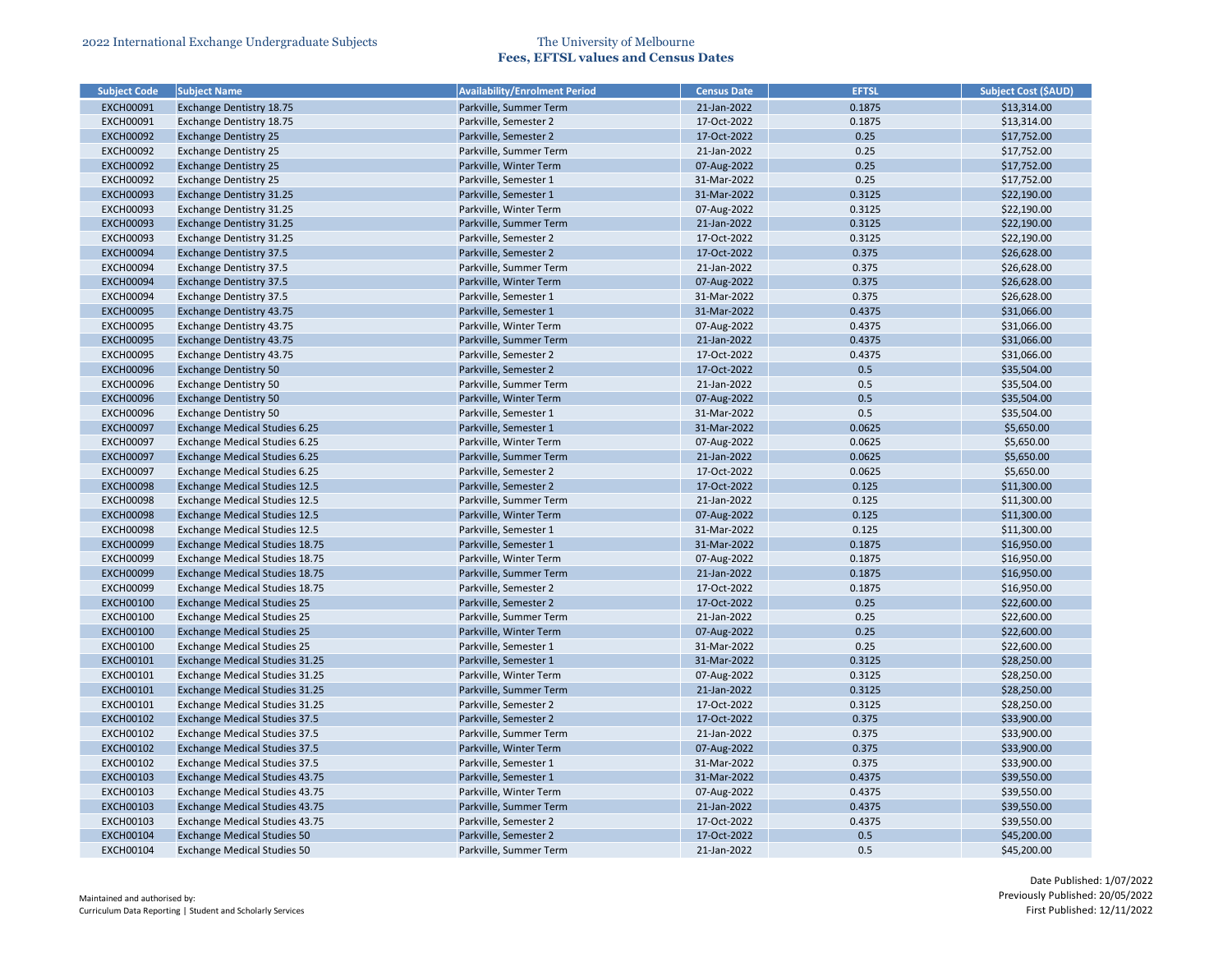| <b>Subject Code</b> | <b>Subject Name</b>                     | <b>Availability/Enrolment Period</b> | <b>Census Date</b> | <b>EFTSL</b> | <b>Subject Cost (\$AUD)</b> |
|---------------------|-----------------------------------------|--------------------------------------|--------------------|--------------|-----------------------------|
| <b>EXCH00104</b>    | <b>Exchange Medical Studies 50</b>      | Parkville, Winter Term               | 07-Aug-2022        | 0.5          | \$45,200.00                 |
| <b>EXCH00104</b>    | <b>Exchange Medical Studies 50</b>      | Parkville, Semester 1                | 31-Mar-2022        | 0.5          | \$45,200.00                 |
| <b>EXCH00105</b>    | Exchange Veterinary Studies 6.25        | Parkville, Semester 1                | 31-Mar-2022        | 0.0625       | \$4,556.00                  |
| <b>EXCH00105</b>    | Exchange Veterinary Studies 6.25        | Parkville, Winter Term               | 07-Aug-2022        | 0.0625       | \$4,556.00                  |
| <b>EXCH00105</b>    | Exchange Veterinary Studies 6.25        | Parkville, Summer Term               | 21-Jan-2022        | 0.0625       | \$4,556.00                  |
| <b>EXCH00105</b>    | Exchange Veterinary Studies 6.25        | Parkville, Semester 2                | 17-Oct-2022        | 0.0625       | \$4,556.00                  |
| <b>EXCH00106</b>    | <b>Exchange Veterinary Studies 12.5</b> | Parkville, Semester 2                | 17-Oct-2022        | 0.125        | \$9,112.00                  |
| <b>EXCH00106</b>    | Exchange Veterinary Studies 12.5        | Parkville, Summer Term               | 21-Jan-2022        | 0.125        | \$9,112.00                  |
| <b>EXCH00106</b>    | <b>Exchange Veterinary Studies 12.5</b> | Parkville, Winter Term               | 07-Aug-2022        | 0.125        | \$9,112.00                  |
| <b>EXCH00106</b>    | Exchange Veterinary Studies 12.5        | Parkville, Semester 1                | 31-Mar-2022        | 0.125        | \$9,112.00                  |
| <b>EXCH00107</b>    | Exchange Veterinary Studies 18.75       | Parkville, Semester 1                | 31-Mar-2022        | 0.1875       | \$13,668.00                 |
| <b>EXCH00107</b>    | Exchange Veterinary Studies 18.75       | Parkville, Winter Term               | 07-Aug-2022        | 0.1875       | \$13,668.00                 |
| <b>EXCH00107</b>    | Exchange Veterinary Studies 18.75       | Parkville, Summer Term               | 21-Jan-2022        | 0.1875       | \$13,668.00                 |
| <b>EXCH00107</b>    | Exchange Veterinary Studies 18.75       | Parkville, Semester 2                | 17-Oct-2022        | 0.1875       | \$13,668.00                 |
| <b>EXCH00108</b>    | <b>Exchange Veterinary Studies 25</b>   | Parkville, Semester 2                | 17-Oct-2022        | 0.25         | \$18,224.00                 |
| <b>EXCH00108</b>    | <b>Exchange Veterinary Studies 25</b>   | Parkville, Summer Term               | 21-Jan-2022        | 0.25         | \$18,224.00                 |
| <b>EXCH00108</b>    | <b>Exchange Veterinary Studies 25</b>   | Parkville, Winter Term               | 07-Aug-2022        | 0.25         | \$18,224.00                 |
| <b>EXCH00108</b>    | <b>Exchange Veterinary Studies 25</b>   | Parkville, Semester 1                | 31-Mar-2022        | 0.25         | \$18,224.00                 |
| <b>EXCH00109</b>    | Exchange Veterinary Studies 31.25       | Parkville, Semester 1                | 31-Mar-2022        | 0.3125       | \$22,780.00                 |
| <b>EXCH00109</b>    | Exchange Veterinary Studies 31.25       | Parkville, Winter Term               | 07-Aug-2022        | 0.3125       | \$22,780.00                 |
| <b>EXCH00109</b>    | Exchange Veterinary Studies 31.25       | Parkville, Summer Term               | 21-Jan-2022        | 0.3125       | \$22,780.00                 |
| <b>EXCH00109</b>    | Exchange Veterinary Studies 31.25       | Parkville, Semester 2                | 17-Oct-2022        | 0.3125       | \$22,780.00                 |
| <b>EXCH00110</b>    | <b>Exchange Veterinary Studies 37.5</b> | Parkville, Semester 2                | 17-Oct-2022        | 0.375        | \$27,336.00                 |
| EXCH00110           | <b>Exchange Veterinary Studies 37.5</b> | Parkville, Summer Term               | 21-Jan-2022        | 0.375        | \$27,336.00                 |
| <b>EXCH00110</b>    | <b>Exchange Veterinary Studies 37.5</b> | Parkville, Winter Term               | 07-Aug-2022        | 0.375        | \$27,336.00                 |
| EXCH00110           | <b>Exchange Veterinary Studies 37.5</b> | Parkville, Semester 1                | 31-Mar-2022        | 0.375        | \$27,336.00                 |
| <b>EXCH00111</b>    | Exchange Veterinary Studies 43.75       | Parkville, Semester 1                | 31-Mar-2022        | 0.4375       | \$31,892.00                 |
| EXCH00111           | Exchange Veterinary Studies 43.75       | Parkville, Winter Term               | 07-Aug-2022        | 0.4375       | \$31,892.00                 |
| <b>EXCH00111</b>    | Exchange Veterinary Studies 43.75       | Parkville, Summer Term               | 21-Jan-2022        | 0.4375       | \$31,892.00                 |
| <b>EXCH00111</b>    | Exchange Veterinary Studies 43.75       | Parkville, Semester 2                | 17-Oct-2022        | 0.4375       | \$31,892.00                 |
| <b>EXCH00112</b>    | Exchange Veterinary Studies 50          | Parkville, Semester 2                | 17-Oct-2022        | 0.5          | \$36,448.00                 |
| <b>EXCH00112</b>    | Exchange Veterinary Studies 50          | Parkville, Summer Term               | 21-Jan-2022        | 0.5          | \$36,448.00                 |
| <b>EXCH00112</b>    | <b>Exchange Veterinary Studies 50</b>   | Parkville, Winter Term               | 07-Aug-2022        | 0.5          | \$36,448.00                 |
| <b>EXCH00112</b>    | <b>Exchange Veterinary Studies 50</b>   | Parkville, Semester 1                | 31-Mar-2022        | 0.5          | \$36,448.00                 |
| <b>EXCH00113</b>    | <b>Exchange Education 6.25</b>          | Parkville, Semester 1                | 31-Mar-2022        | 0.0625       | \$2,200.00                  |
| <b>EXCH00113</b>    | <b>Exchange Education 6.25</b>          | Parkville, Winter Term               | 07-Aug-2022        | 0.0625       | \$2,200.00                  |
| EXCH00113           | <b>Exchange Education 6.25</b>          | Parkville, Summer Term               | 21-Jan-2022        | 0.0625       | \$2,200.00                  |
| <b>EXCH00113</b>    | <b>Exchange Education 6.25</b>          | Parkville, Semester 2                | 17-Oct-2022        | 0.0625       | \$2,200.00                  |
| <b>EXCH00114</b>    | <b>Exchange Education 12.5</b>          | Parkville, Semester 2                | 17-Oct-2022        | 0.125        | \$4,400.00                  |
| EXCH00114           | <b>Exchange Education 12.5</b>          | Parkville, Summer Term               | 21-Jan-2022        | 0.125        | \$4,400.00                  |
| <b>EXCH00114</b>    | <b>Exchange Education 12.5</b>          | Parkville, Winter Term               | 07-Aug-2022        | 0.125        | \$4,400.00                  |
| <b>EXCH00114</b>    | <b>Exchange Education 12.5</b>          | Parkville, Semester 1                | 31-Mar-2022        | 0.125        | \$4,400.00                  |
| <b>EXCH00115</b>    | <b>Exchange Education 18.75</b>         | Parkville, Semester 1                | 31-Mar-2022        | 0.1875       | \$6,600.00                  |
| <b>EXCH00115</b>    | <b>Exchange Education 18.75</b>         | Parkville, Winter Term               | 07-Aug-2022        | 0.1875       | \$6,600.00                  |
| <b>EXCH00115</b>    | <b>Exchange Education 18.75</b>         | Parkville, Summer Term               | 21-Jan-2022        | 0.1875       | \$6,600.00                  |
| <b>EXCH00115</b>    |                                         |                                      | 17-Oct-2022        | 0.1875       | \$6,600.00                  |
|                     | <b>Exchange Education 18.75</b>         | Parkville, Semester 2                |                    |              |                             |
| <b>EXCH00116</b>    | <b>Exchange Education 25</b>            | Parkville, Semester 2                | 17-Oct-2022        | 0.25         | \$8,800.00                  |
| EXCH00116           | <b>Exchange Education 25</b>            | Parkville, Summer Term               | 21-Jan-2022        | 0.25<br>0.25 | \$8,800.00                  |
| <b>EXCH00116</b>    | <b>Exchange Education 25</b>            | Parkville, Winter Term               | 07-Aug-2022        |              | \$8,800.00                  |
| <b>EXCH00116</b>    | <b>Exchange Education 25</b>            | Parkville, Semester 1                | 31-Mar-2022        | 0.25         | \$8,800.00                  |
| <b>EXCH00117</b>    | <b>Exchange Education 31.25</b>         | Parkville, Semester 1                | 31-Mar-2022        | 0.3125       | \$11,000.00                 |
| <b>EXCH00117</b>    | Exchange Education 31.25                | Parkville, Winter Term               | 07-Aug-2022        | 0.3125       | \$11,000.00                 |

| <b>Subject Cost (\$AUD)</b> |
|-----------------------------|
| \$45,200.00                 |
| \$45,200.00                 |
| \$4,556.00                  |
| \$4,556.00                  |
| \$4,556.00                  |
| \$4,556.00                  |
| \$9,112.00                  |
| \$9,112.00                  |
| \$9,112.00                  |
| \$9,112.00                  |
| \$13,668.00                 |
| \$13,668.00                 |
| \$13,668.00                 |
| \$13,668.00                 |
| \$18,224.00                 |
| \$18,224.00                 |
| \$18,224.00                 |
| \$18,224.00                 |
| \$22,780.00                 |
| \$22,780.00                 |
| \$22,780.00                 |
| \$22,780.00                 |
| \$27,336.00                 |
| \$27,336.00                 |
| \$27,336.00                 |
| \$27,336.00                 |
| \$31,892.00                 |
| \$31,892.00                 |
| \$31,892.00                 |
| \$31,892.00                 |
| \$36,448.00                 |
| \$36,448.00                 |
| \$36,448.00                 |
| \$36,448.00                 |
| \$2,200.00                  |
| \$2,200.00                  |
| \$2,200.00                  |
| \$2,200.00                  |
| \$4,400.00                  |
| \$4,400.00                  |
| \$4,400.00                  |
| \$4,400.00                  |
| \$6,600.00                  |
| \$6,600.00                  |
| \$6,600.00                  |
| \$6,600.00                  |
| \$8,800.00                  |
| \$8,800.00                  |
| \$8,800.00                  |
| \$8,800.00                  |
| \$11,000.00                 |
| \$11,000.00                 |
|                             |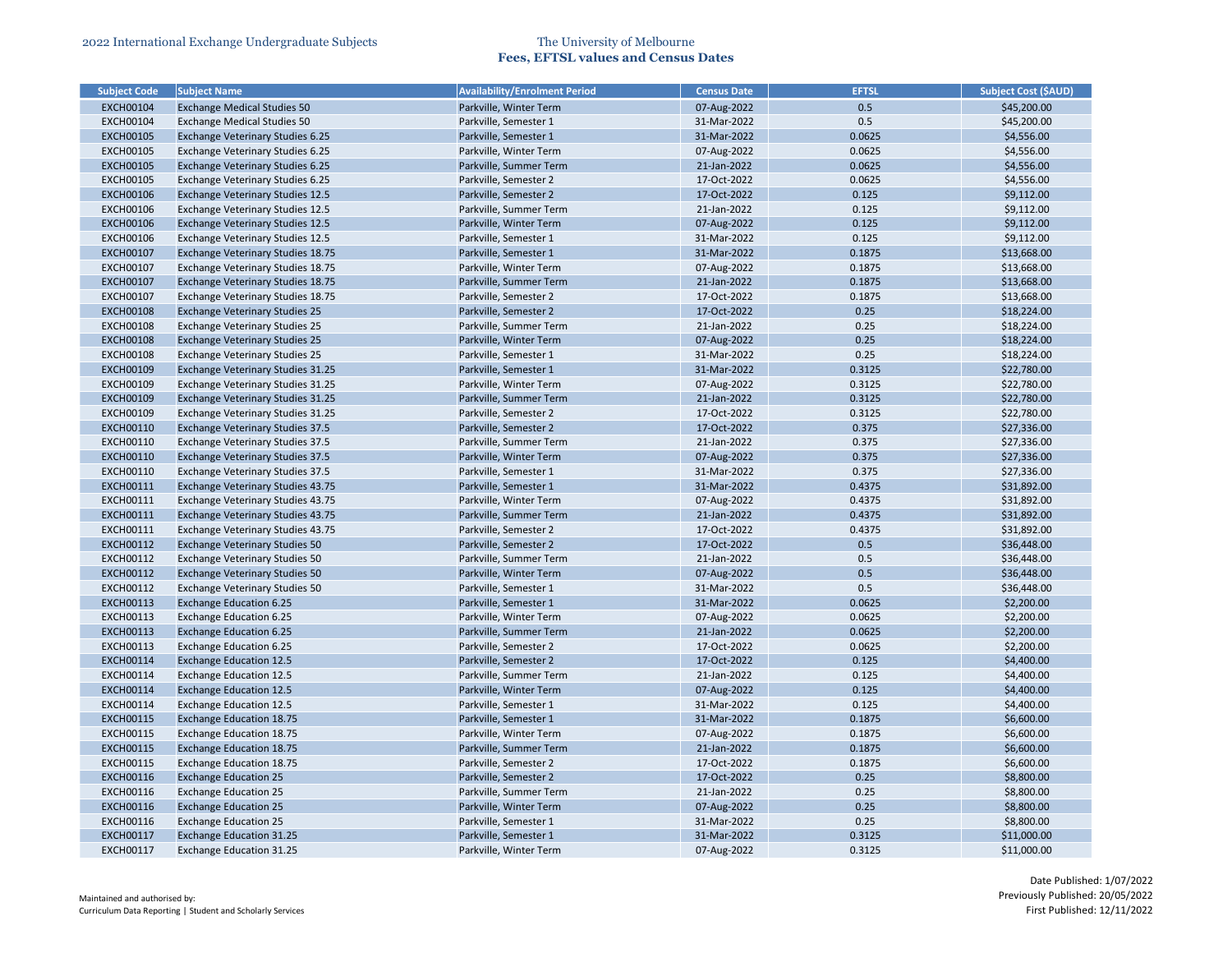| <b>Subject Code</b> | <b>Subject Name</b>               | <b>Availability/Enrolment Period</b> | <b>Census Date</b> | <b>EFTSL</b> | <b>Subject Cost (\$AUD)</b> |
|---------------------|-----------------------------------|--------------------------------------|--------------------|--------------|-----------------------------|
| <b>EXCH00117</b>    | <b>Exchange Education 31.25</b>   | Parkville, Summer Term               | 21-Jan-2022        | 0.3125       | \$11,000.00                 |
| <b>EXCH00117</b>    | <b>Exchange Education 31.25</b>   | Parkville, Semester 2                | 17-Oct-2022        | 0.3125       | \$11,000.00                 |
| <b>EXCH00118</b>    | <b>Exchange Education 37.5</b>    | Parkville, Semester 2                | 17-Oct-2022        | 0.375        | \$13,200.00                 |
| <b>EXCH00118</b>    | <b>Exchange Education 37.5</b>    | Parkville, Summer Term               | 21-Jan-2022        | 0.375        | \$13,200.00                 |
| <b>EXCH00118</b>    | <b>Exchange Education 37.5</b>    | Parkville, Winter Term               | 07-Aug-2022        | 0.375        | \$13,200.00                 |
| <b>EXCH00118</b>    | <b>Exchange Education 37.5</b>    | Parkville, Semester 1                | 31-Mar-2022        | 0.375        | \$13,200.00                 |
| <b>EXCH00119</b>    | <b>Exchange Education 43.75</b>   | Parkville, Semester 1                | 31-Mar-2022        | 0.4375       | \$15,400.00                 |
| <b>EXCH00119</b>    | <b>Exchange Education 43.75</b>   | Parkville, Winter Term               | 07-Aug-2022        | 0.4375       | \$15,400.00                 |
| <b>EXCH00119</b>    | <b>Exchange Education 43.75</b>   | Parkville, Summer Term               | 21-Jan-2022        | 0.4375       | \$15,400.00                 |
| <b>EXCH00119</b>    | <b>Exchange Education 43.75</b>   | Parkville, Semester 2                | 17-Oct-2022        | 0.4375       | \$15,400.00                 |
| <b>EXCH00120</b>    | <b>Exchange Education 50</b>      | Parkville, Semester 2                | 17-Oct-2022        | 0.5          | \$17,600.00                 |
| <b>EXCH00120</b>    | <b>Exchange Education 50</b>      | Parkville, Summer Term               | 21-Jan-2022        | 0.5          | \$17,600.00                 |
| <b>EXCH00120</b>    | <b>Exchange Education 50</b>      | Parkville, Winter Term               | 07-Aug-2022        | 0.5          | \$17,600.00                 |
| <b>EXCH00120</b>    | <b>Exchange Education 50</b>      | Parkville, Semester 1                | 31-Mar-2022        | 0.5          | \$17,600.00                 |
| <b>EXCH00121</b>    | <b>Exchange Nursing 6.25</b>      | Parkville, Semester 1                | 31-Mar-2022        | 0.0625       | \$2,064.00                  |
| <b>EXCH00121</b>    | Exchange Nursing 6.25             | Parkville, Winter Term               | 07-Aug-2022        | 0.0625       | \$2,064.00                  |
| <b>EXCH00121</b>    | <b>Exchange Nursing 6.25</b>      | Parkville, Summer Term               | 21-Jan-2022        | 0.0625       | \$2,064.00                  |
| <b>EXCH00121</b>    | <b>Exchange Nursing 6.25</b>      | Parkville, Semester 2                | 17-Oct-2022        | 0.0625       | \$2,064.00                  |
| <b>EXCH00122</b>    | <b>Exchange Nursing 12.5</b>      | Parkville, Semester 2                | 17-Oct-2022        | 0.125        | \$4,128.00                  |
| <b>EXCH00122</b>    | <b>Exchange Nursing 12.5</b>      | Parkville, Summer Term               | 21-Jan-2022        | 0.125        | \$4,128.00                  |
| <b>EXCH00122</b>    | <b>Exchange Nursing 12.5</b>      | Parkville, Winter Term               | 07-Aug-2022        | 0.125        | \$4,128.00                  |
| <b>EXCH00122</b>    | <b>Exchange Nursing 12.5</b>      | Parkville, Semester 1                | 31-Mar-2022        | 0.125        | \$4,128.00                  |
| <b>EXCH00123</b>    | <b>Exchange Nursing 18.75</b>     | Parkville, Semester 1                | 31-Mar-2022        | 0.1875       | \$6,192.00                  |
| <b>EXCH00123</b>    | Exchange Nursing 18.75            | Parkville, Winter Term               | 07-Aug-2022        | 0.1875       | \$6,192.00                  |
| <b>EXCH00123</b>    | <b>Exchange Nursing 18.75</b>     | Parkville, Summer Term               | 21-Jan-2022        | 0.1875       | \$6,192.00                  |
| <b>EXCH00123</b>    | <b>Exchange Nursing 18.75</b>     | Parkville, Semester 2                | 17-Oct-2022        | 0.1875       | \$6,192.00                  |
| <b>EXCH00124</b>    | <b>Exchange Nursing 25</b>        | Parkville, Semester 2                | 17-Oct-2022        | 0.25         | \$8,256.00                  |
| <b>EXCH00124</b>    | <b>Exchange Nursing 25</b>        | Parkville, Summer Term               | 21-Jan-2022        | 0.25         | \$8,256.00                  |
| <b>EXCH00124</b>    | <b>Exchange Nursing 25</b>        | Parkville, Winter Term               | 07-Aug-2022        | 0.25         | \$8,256.00                  |
| <b>EXCH00124</b>    | <b>Exchange Nursing 25</b>        | Parkville, Semester 1                | 31-Mar-2022        | 0.25         | \$8,256.00                  |
| <b>EXCH00125</b>    | <b>Exchange Nursing 31.25</b>     | Parkville, Semester 1                | 31-Mar-2022        | 0.3125       | \$10,320.00                 |
| <b>EXCH00125</b>    | Exchange Nursing 31.25            | Parkville, Winter Term               | 07-Aug-2022        | 0.3125       | \$10,320.00                 |
| <b>EXCH00125</b>    | <b>Exchange Nursing 31.25</b>     | Parkville, Summer Term               | 21-Jan-2022        | 0.3125       | \$10,320.00                 |
| <b>EXCH00125</b>    | <b>Exchange Nursing 31.25</b>     | Parkville, Semester 2                | 17-Oct-2022        | 0.3125       | \$10,320.00                 |
| <b>EXCH00126</b>    | <b>Exchange Nursing 37.5</b>      | Parkville, Semester 2                | 17-Oct-2022        | 0.375        | \$12,384.00                 |
| <b>EXCH00126</b>    | <b>Exchange Nursing 37.5</b>      | Parkville, Summer Term               | 21-Jan-2022        | 0.375        | \$12,384.00                 |
| <b>EXCH00126</b>    | <b>Exchange Nursing 37.5</b>      | Parkville, Winter Term               | 07-Aug-2022        | 0.375        | \$12,384.00                 |
| <b>EXCH00126</b>    | <b>Exchange Nursing 37.5</b>      | Parkville, Semester 1                | 31-Mar-2022        | 0.375        | \$12,384.00                 |
| <b>EXCH00127</b>    | <b>Exchange Nursing 43.75</b>     | Parkville, Semester 1                | 31-Mar-2022        | 0.4375       | \$14,448.00                 |
| <b>EXCH00127</b>    | Exchange Nursing 43.75            | Parkville, Winter Term               | 07-Aug-2022        | 0.4375       | \$14,448.00                 |
| <b>EXCH00127</b>    | <b>Exchange Nursing 43.75</b>     | Parkville, Summer Term               | 21-Jan-2022        | 0.4375       | \$14,448.00                 |
| <b>EXCH00127</b>    | Exchange Nursing 43.75            | Parkville, Semester 2                | 17-Oct-2022        | 0.4375       | \$14,448.00                 |
| <b>EXCH00128</b>    | <b>Exchange Nursing 50</b>        | Parkville, Semester 2                | 17-Oct-2022        | 0.5          | \$16,512.00                 |
| <b>EXCH00128</b>    | <b>Exchange Nursing 50</b>        | Parkville, Summer Term               | 21-Jan-2022        | 0.5          | \$16,512.00                 |
| <b>EXCH00128</b>    | <b>Exchange Nursing 50</b>        | Parkville, Winter Term               | 07-Aug-2022        | 0.5          | \$16,512.00                 |
| <b>EXCH00128</b>    | <b>Exchange Nursing 50</b>        | Parkville, Semester 1                | 31-Mar-2022        | 0.5          | \$16,512.00                 |
| <b>EXCH00129</b>    | Exchange Other Creative Arts 6.25 | Parkville, Semester 1                | 31-Mar-2022        | 0.0625       | \$1,958.00                  |
| <b>EXCH00129</b>    | Exchange Other Creative Arts 6.25 | Parkville, Winter Term               | 07-Aug-2022        | 0.0625       | \$1,958.00                  |
| <b>EXCH00129</b>    | Exchange Other Creative Arts 6.25 | Parkville, Summer Term               | 21-Jan-2022        | 0.0625       | \$1,958.00                  |
| <b>EXCH00129</b>    | Exchange Other Creative Arts 6.25 | Parkville, Semester 2                | 17-Oct-2022        | 0.0625       | \$1,958.00                  |
| <b>EXCH00130</b>    | Exchange Other Creative Arts 12.5 | Parkville, Semester 2                | 17-Oct-2022        | 0.125        | \$3,916.00                  |
| <b>EXCH00130</b>    |                                   |                                      | 21-Jan-2022        | 0.125        | \$3,916.00                  |
|                     | Exchange Other Creative Arts 12.5 | Parkville, Summer Term               |                    |              |                             |

| <b>Subject Cost (SAUD)</b> |
|----------------------------|
| \$11,000.00                |
| \$11,000.00                |
| \$13,200.00                |
| \$13,200.00                |
| \$13,200.00                |
| \$13,200.00                |
| \$15,400.00                |
| \$15,400.00                |
| \$15,400.00                |
| \$15,400.00                |
| \$17,600.00                |
| \$17,600.00                |
| \$17,600.00                |
| \$17,600.00                |
| \$2,064.00                 |
| \$2,064.00                 |
| \$2,064.00                 |
| \$2,064.00                 |
| \$4,128.00                 |
| \$4,128.00                 |
| \$4,128.00                 |
| \$4,128.00                 |
| \$6,192.00                 |
| \$6,192.00                 |
| \$6,192.00                 |
| \$6,192.00                 |
| \$8,256.00                 |
| \$8,256.00                 |
| \$8,256.00                 |
| \$8,256.00                 |
| \$10,320.00                |
| \$10,320.00                |
| \$10,320.00                |
| \$10,320.00                |
| \$12,384.00                |
| \$12,384.00                |
| \$12,384.00                |
| \$12,384.00                |
| \$14,448.00                |
| \$14,448.00                |
| \$14,448.00                |
| \$14,448.00                |
| \$16,512.00                |
| \$16,512.00                |
|                            |
| \$16,512.00                |
| \$16,512.00                |
| \$1,958.00                 |
| \$1,958.00                 |
| \$1,958.00                 |
| \$1,958.00                 |
| \$3,916.00                 |
| \$3,916.00                 |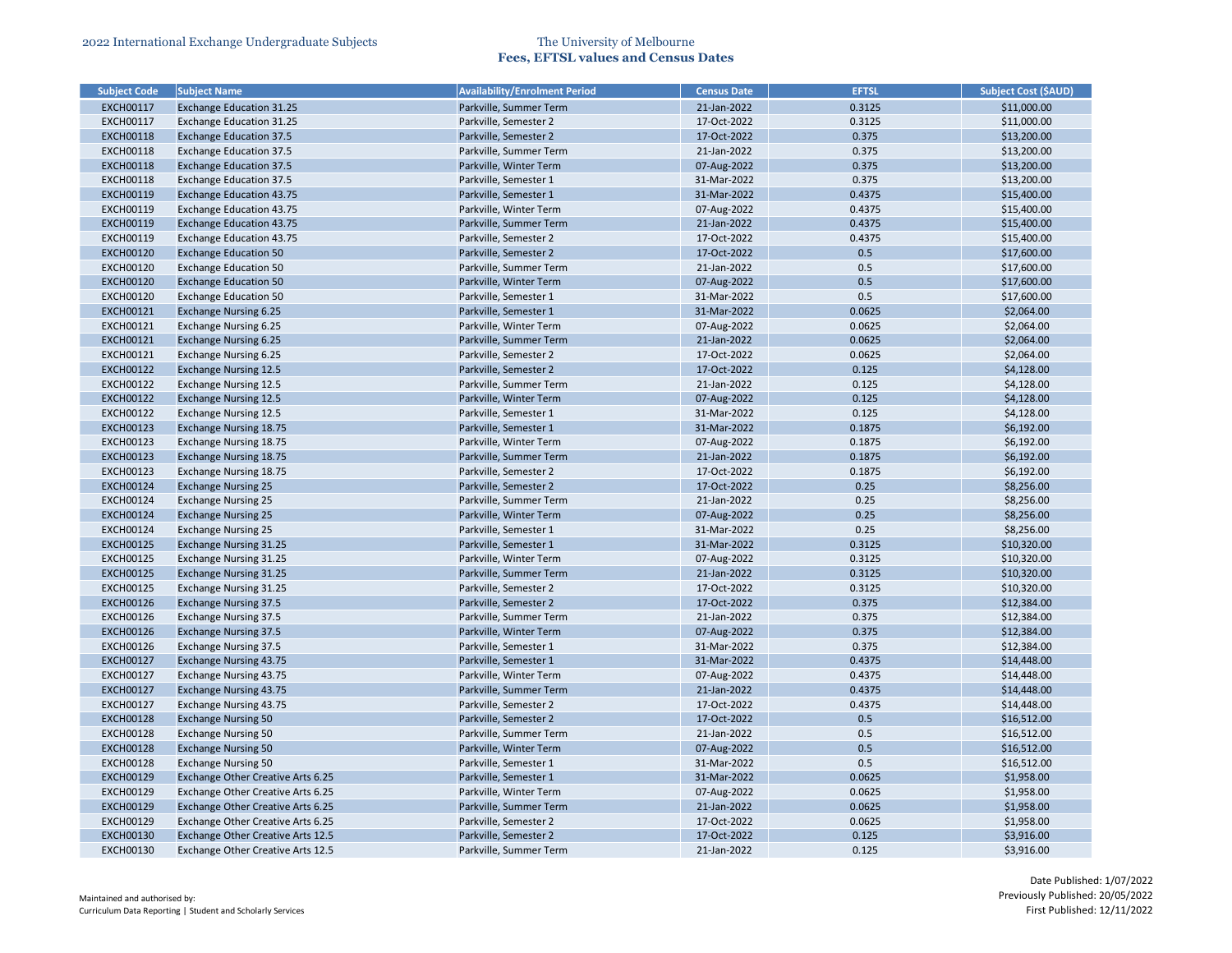| <b>Subject Code</b> | <b>Subject Name</b>                    | <b>Availability/Enrolment Period</b> | <b>Census Date</b> | <b>EFTSL</b> | <b>Subject Cost (\$AUD)</b> |
|---------------------|----------------------------------------|--------------------------------------|--------------------|--------------|-----------------------------|
| <b>EXCH00130</b>    | Exchange Other Creative Arts 12.5      | Parkville, Winter Term               | 07-Aug-2022        | 0.125        | \$3,916.00                  |
| <b>EXCH00130</b>    | Exchange Other Creative Arts 12.5      | Parkville, Semester 1                | 31-Mar-2022        | 0.125        | \$3,916.00                  |
| <b>EXCH00131</b>    | Exchange Other Creative Arts 18.75     | Parkville, Semester 1                | 31-Mar-2022        | 0.1875       | \$5,874.00                  |
| <b>EXCH00131</b>    | Exchange Other Creative Arts 18.75     | Parkville, Winter Term               | 07-Aug-2022        | 0.1875       | \$5,874.00                  |
| <b>EXCH00131</b>    | Exchange Other Creative Arts 18.75     | Parkville, Summer Term               | 21-Jan-2022        | 0.1875       | \$5,874.00                  |
| <b>EXCH00131</b>    | Exchange Other Creative Arts 18.75     | Parkville, Semester 2                | 17-Oct-2022        | 0.1875       | \$5,874.00                  |
| <b>EXCH00132</b>    | <b>Exchange Other Creative Arts 25</b> | Parkville, Semester 2                | 17-Oct-2022        | 0.25         | \$7,832.00                  |
| <b>EXCH00132</b>    | Exchange Other Creative Arts 25        | Parkville, Summer Term               | 21-Jan-2022        | 0.25         | \$7,832.00                  |
| <b>EXCH00132</b>    | Exchange Other Creative Arts 25        | Parkville, Winter Term               | 07-Aug-2022        | 0.25         | \$7,832.00                  |
| <b>EXCH00132</b>    | Exchange Other Creative Arts 25        | Parkville, Semester 1                | 31-Mar-2022        | 0.25         | \$7,832.00                  |
| <b>EXCH00133</b>    | Exchange Other Creative Arts 31.25     | Parkville, Semester 1                | 31-Mar-2022        | 0.3125       | \$9,790.00                  |
| <b>EXCH00133</b>    | Exchange Other Creative Arts 31.25     | Parkville, Winter Term               | 07-Aug-2022        | 0.3125       | \$9,790.00                  |
| <b>EXCH00133</b>    | Exchange Other Creative Arts 31.25     | Parkville, Summer Term               | 21-Jan-2022        | 0.3125       | \$9,790.00                  |
| <b>EXCH00133</b>    | Exchange Other Creative Arts 31.25     | Parkville, Semester 2                | 17-Oct-2022        | 0.3125       | \$9,790.00                  |
| <b>EXCH00134</b>    | Exchange Other Creative Arts 37.5      | Parkville, Semester 2                | 17-Oct-2022        | 0.375        | \$11,748.00                 |
| <b>EXCH00134</b>    | Exchange Other Creative Arts 37.5      | Parkville, Summer Term               | 21-Jan-2022        | 0.375        | \$11,748.00                 |
| <b>EXCH00134</b>    | Exchange Other Creative Arts 37.5      | Parkville, Winter Term               | 07-Aug-2022        | 0.375        | \$11,748.00                 |
| <b>EXCH00134</b>    | Exchange Other Creative Arts 37.5      | Parkville, Semester 1                | 31-Mar-2022        | 0.375        | \$11,748.00                 |
| <b>EXCH00135</b>    | Exchange Other Creative Arts 43.75     | Parkville, Semester 1                | 31-Mar-2022        | 0.4375       | \$13,706.00                 |
| <b>EXCH00135</b>    | Exchange Other Creative Arts 43.75     | Parkville, Winter Term               | 07-Aug-2022        | 0.4375       | \$13,706.00                 |
| <b>EXCH00135</b>    | Exchange Other Creative Arts 43.75     | Parkville, Summer Term               | 21-Jan-2022        | 0.4375       | \$13,706.00                 |
| <b>EXCH00135</b>    | Exchange Other Creative Arts 43.75     | Parkville, Semester 2                | 17-Oct-2022        | 0.4375       | \$13,706.00                 |
| <b>EXCH00136</b>    | Exchange Other Creative Arts 50        | Parkville, Semester 2                | 17-Oct-2022        | 0.5          | \$15,664.00                 |
| <b>EXCH00136</b>    | Exchange Other Creative Arts 50        | Parkville, Summer Term               | 21-Jan-2022        | 0.5          | \$15,664.00                 |
| <b>EXCH00136</b>    | Exchange Other Creative Arts 50        | Parkville, Winter Term               | 07-Aug-2022        | 0.5          | \$15,664.00                 |
| <b>EXCH00136</b>    | Exchange Other Creative Arts 50        | Parkville, Semester 1                | 31-Mar-2022        | 0.5          | \$15,664.00                 |
| <b>EXCH00137</b>    | Exchange Maths & Statistics 6.25       | Parkville, Semester 1                | 31-Mar-2022        | 0.0625       | \$2,918.00                  |
| <b>EXCH00137</b>    | Exchange Maths & Statistics 6.25       | Parkville, Winter Term               | 07-Aug-2022        | 0.0625       | \$2,918.00                  |
| <b>EXCH00137</b>    | Exchange Maths & Statistics 6.25       | Parkville, Summer Term               | 21-Jan-2022        | 0.0625       | \$2,918.00                  |
| <b>EXCH00137</b>    | Exchange Maths & Statistics 6.25       | Parkville, Semester 2                | 17-Oct-2022        | 0.0625       | \$2,918.00                  |
| <b>EXCH00138</b>    | Exchange Maths & Statistics 12.5       | Parkville, Semester 2                | 17-Oct-2022        | 0.125        | \$5,836.00                  |
| <b>EXCH00138</b>    | Exchange Maths & Statistics 12.5       | Parkville, Summer Term               | 21-Jan-2022        | 0.125        | \$5,836.00                  |
| <b>EXCH00138</b>    | Exchange Maths & Statistics 12.5       | Parkville, Winter Term               | 07-Aug-2022        | 0.125        | \$5,836.00                  |
| <b>EXCH00138</b>    | Exchange Maths & Statistics 12.5       | Parkville, Semester 1                | 31-Mar-2022        | 0.125        | \$5,836.00                  |
| <b>EXCH00139</b>    | Exchange Maths & Statistics 18.75      | Parkville, Semester 1                | 31-Mar-2022        | 0.1875       | \$8,754.00                  |
| <b>EXCH00139</b>    | Exchange Maths & Statistics 18.75      | Parkville, Winter Term               | 07-Aug-2022        | 0.1875       | \$8,754.00                  |
| <b>EXCH00139</b>    | Exchange Maths & Statistics 18.75      | Parkville, Summer Term               | 21-Jan-2022        | 0.1875       | \$8,754.00                  |
| <b>EXCH00139</b>    | Exchange Maths & Statistics 18.75      | Parkville, Semester 2                | 17-Oct-2022        | 0.1875       | \$8,754.00                  |
| <b>EXCH00140</b>    | Exchange Maths & Statistics 25         | Parkville, Semester 2                | 17-Oct-2022        | 0.25         | \$11,672.00                 |
| <b>EXCH00140</b>    | Exchange Maths & Statistics 25         | Parkville, Summer Term               | 21-Jan-2022        | 0.25         | \$11,672.00                 |
| <b>EXCH00140</b>    | Exchange Maths & Statistics 25         | Parkville, Winter Term               | 07-Aug-2022        | 0.25         | \$11,672.00                 |
| <b>EXCH00140</b>    | Exchange Maths & Statistics 25         | Parkville, Semester 1                | 31-Mar-2022        | 0.25         | \$11,672.00                 |
| <b>EXCH00141</b>    | Exchange Maths & Statistics 31.25      | Parkville, Semester 1                | 31-Mar-2022        | 0.3125       | \$14,590.00                 |
| <b>EXCH00141</b>    | Exchange Maths & Statistics 31.25      | Parkville, Winter Term               | 07-Aug-2022        | 0.3125       | \$14,590.00                 |
| <b>EXCH00141</b>    | Exchange Maths & Statistics 31.25      | Parkville, Summer Term               | 21-Jan-2022        | 0.3125       | \$14,590.00                 |
| <b>EXCH00141</b>    | Exchange Maths & Statistics 31.25      | Parkville, Semester 2                | 17-Oct-2022        | 0.3125       | \$14,590.00                 |
| <b>EXCH00142</b>    | Exchange Maths & Statistics 37.5       | Parkville, Semester 2                | 17-Oct-2022        | 0.375        | \$17,508.00                 |
| <b>EXCH00142</b>    | Exchange Maths & Statistics 37.5       | Parkville, Summer Term               | 21-Jan-2022        | 0.375        | \$17,508.00                 |
| <b>EXCH00142</b>    | Exchange Maths & Statistics 37.5       | Parkville, Winter Term               | 07-Aug-2022        | 0.375        | \$17,508.00                 |
| <b>EXCH00142</b>    | Exchange Maths & Statistics 37.5       | Parkville, Semester 1                | 31-Mar-2022        | 0.375        | \$17,508.00                 |
| <b>EXCH00143</b>    | Exchange Maths & Statistics 43.75      | Parkville, Semester 1                | 31-Mar-2022        | 0.4375       | \$20,426.00                 |
| <b>EXCH00143</b>    | Exchange Maths & Statistics 43.75      | Parkville, Winter Term               | 07-Aug-2022        | 0.4375       | \$20,426.00                 |

| <b>Subject Cost (\$AUD)</b> |
|-----------------------------|
| \$3,916.00                  |
| \$3,916.00                  |
| \$5,874.00                  |
| \$5,874.00                  |
| \$5,874.00                  |
| \$5,874.00                  |
| \$7,832.00                  |
| \$7,832.00                  |
| \$7,832.00                  |
| \$7,832.00                  |
| \$9,790.00                  |
| \$9,790.00                  |
| \$9,790.00                  |
| \$9,790.00                  |
| \$11,748.00                 |
| \$11,748.00                 |
| \$11,748.00                 |
| \$11,748.00                 |
| \$13,706.00                 |
| \$13,706.00                 |
| \$13,706.00                 |
| \$13,706.00                 |
| \$15,664.00                 |
|                             |
| \$15,664.00<br>\$15,664.00  |
| \$15,664.00                 |
| \$2,918.00                  |
|                             |
| \$2,918.00<br>\$2,918.00    |
| \$2,918.00                  |
| \$5,836.00                  |
|                             |
| \$5,836.00                  |
| \$5,836.00                  |
| \$5,836.00                  |
| \$8,754.00                  |
| \$8,754.00                  |
| \$8,754.00                  |
| \$8,754.00                  |
| \$11,672.00                 |
| \$11,672.00                 |
| \$11,672.00                 |
| \$11,672.00                 |
| \$14,590.00                 |
| \$14,590.00                 |
| \$14,590.00                 |
| \$14,590.00                 |
| \$17,508.00                 |
| \$17,508.00                 |
| \$17,508.00                 |
| \$17,508.00                 |
| \$20,426.00                 |
| \$20,426.00                 |
|                             |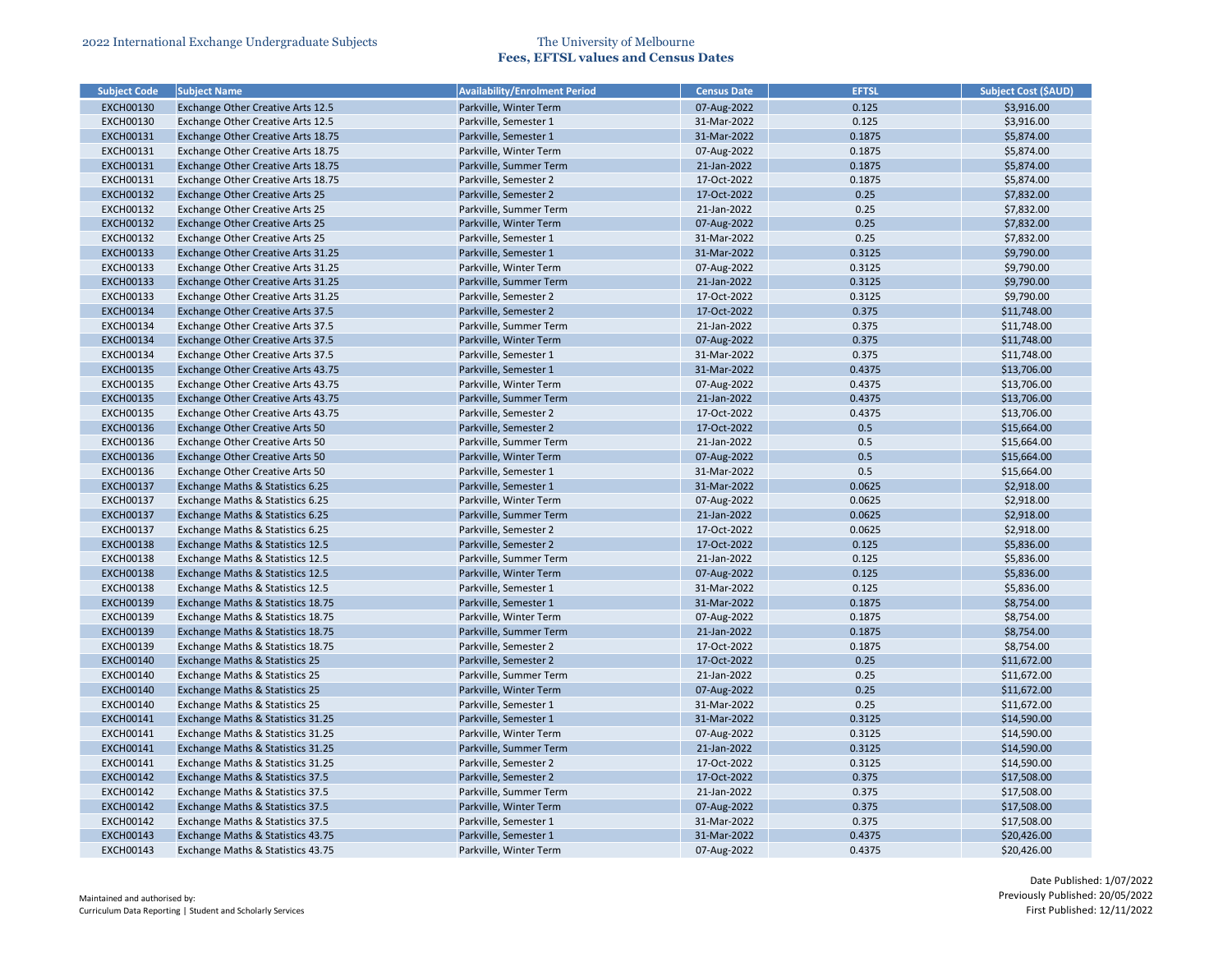| <b>Subject Code</b> | <b>Subject Name</b>                       | <b>Availability/Enrolment Period</b> | <b>Census Date</b> | <b>EFTSL</b> | <b>Subject Cost (\$AUD)</b> |
|---------------------|-------------------------------------------|--------------------------------------|--------------------|--------------|-----------------------------|
| <b>EXCH00143</b>    | Exchange Maths & Statistics 43.75         | Parkville, Summer Term               | 21-Jan-2022        | 0.4375       | \$20,426.00                 |
| <b>EXCH00143</b>    | Exchange Maths & Statistics 43.75         | Parkville, Semester 2                | 17-Oct-2022        | 0.4375       | \$20,426.00                 |
| <b>EXCH00144</b>    | <b>Exchange Maths &amp; Statistics 50</b> | Parkville, Semester 2                | 17-Oct-2022        | 0.5          | \$23,344.00                 |
| <b>EXCH00144</b>    | Exchange Maths & Statistics 50            | Parkville, Summer Term               | 21-Jan-2022        | 0.5          | \$23,344.00                 |
| <b>EXCH00144</b>    | <b>Exchange Maths &amp; Statistics 50</b> | Parkville, Winter Term               | 07-Aug-2022        | 0.5          | \$23,344.00                 |
| <b>EXCH00144</b>    | Exchange Maths & Statistics 50            | Parkville, Semester 1                | 31-Mar-2022        | 0.5          | \$23,344.00                 |
| <b>EXCH00145</b>    | Exchange Other Health 6.25                | Parkville, Semester 1                | 31-Mar-2022        | 0.0625       | \$2,724.00                  |
| <b>EXCH00145</b>    | Exchange Other Health 6.25                | Parkville, Winter Term               | 07-Aug-2022        | 0.0625       | \$2,724.00                  |
| <b>EXCH00145</b>    | Exchange Other Health 6.25                | Parkville, Summer Term               | 21-Jan-2022        | 0.0625       | \$2,724.00                  |
| <b>EXCH00145</b>    | Exchange Other Health 6.25                | Parkville, Semester 2                | 17-Oct-2022        | 0.0625       | \$2,724.00                  |
| <b>EXCH00146</b>    | Exchange Other Health 12.5                | Parkville, Summer Term               | 21-Jan-2022        | 0.125        | \$5,448.00                  |
| <b>EXCH00146</b>    | Exchange Other Health 12.5                | Parkville, Semester 2                | 17-Oct-2022        | 0.125        | \$5,448.00                  |
| <b>EXCH00146</b>    | Exchange Other Health 12.5                | Parkville, Winter Term               | 07-Aug-2022        | 0.125        | \$5,448.00                  |
| <b>EXCH00146</b>    | Exchange Other Health 12.5                | Parkville, Semester 1                | 31-Mar-2022        | 0.125        | \$5,448.00                  |
| <b>EXCH00147</b>    | Exchange Other Health 18.75               | Parkville, Semester 1                | 31-Mar-2022        | 0.1875       | \$8,172.00                  |
| <b>EXCH00147</b>    | Exchange Other Health 18.75               | Parkville, Winter Term               | 07-Aug-2022        | 0.1875       | \$8,172.00                  |
| <b>EXCH00147</b>    | Exchange Other Health 18.75               | Parkville, Semester 2                | 17-Oct-2022        | 0.1875       | \$8,172.00                  |
| <b>EXCH00147</b>    | Exchange Other Health 18.75               | Parkville, Summer Term               | 21-Jan-2022        | 0.1875       | \$8,172.00                  |
| <b>EXCH00148</b>    | <b>Exchange Other Health 25</b>           | Parkville, Summer Term               | 21-Jan-2022        | 0.25         | \$10,896.00                 |
| <b>EXCH00148</b>    | Exchange Other Health 25                  | Parkville, Semester 2                | 17-Oct-2022        | 0.25         | \$10,896.00                 |
| <b>EXCH00148</b>    | <b>Exchange Other Health 25</b>           | Parkville, Winter Term               | 07-Aug-2022        | 0.25         | \$10,896.00                 |
| <b>EXCH00148</b>    | Exchange Other Health 25                  | Parkville, Semester 1                | 31-Mar-2022        | 0.25         | \$10,896.00                 |
| <b>EXCH00149</b>    | Exchange Other Health 31.25               | Parkville, Semester 1                | 31-Mar-2022        | 0.3125       | \$13,620.00                 |
| <b>EXCH00149</b>    | Exchange Other Health 31.25               | Parkville, Winter Term               | 07-Aug-2022        | 0.3125       | \$13,620.00                 |
| <b>EXCH00149</b>    | Exchange Other Health 31.25               | Parkville, Semester 2                | 17-Oct-2022        | 0.3125       | \$13,620.00                 |
| <b>EXCH00149</b>    | Exchange Other Health 31.25               | Parkville, Summer Term               | 21-Jan-2022        | 0.3125       | \$13,620.00                 |
| <b>EXCH00150</b>    | Exchange Other Health 37.5                | Parkville, Summer Term               | 21-Jan-2022        | 0.375        | \$16,344.00                 |
| <b>EXCH00150</b>    | Exchange Other Health 37.5                | Parkville, Semester 2                | 17-Oct-2022        | 0.375        | \$16,344.00                 |
| <b>EXCH00150</b>    | Exchange Other Health 37.5                | Parkville, Winter Term               | 07-Aug-2022        | 0.375        | \$16,344.00                 |
| <b>EXCH00150</b>    | Exchange Other Health 37.5                | Parkville, Semester 1                | 31-Mar-2022        | 0.375        | \$16,344.00                 |
| EXCH00151           | Exchange Other Health 43.75               | Parkville, Semester 1                | 31-Mar-2022        | 0.4375       | \$19,068.00                 |
| <b>EXCH00151</b>    | Exchange Other Health 43.75               | Parkville, Winter Term               | 07-Aug-2022        | 0.4375       | \$19,068.00                 |
| <b>EXCH00151</b>    | Exchange Other Health 43.75               | Parkville, Semester 2                | 17-Oct-2022        | 0.4375       | \$19,068.00                 |
| <b>EXCH00151</b>    | Exchange Other Health 43.75               | Parkville, Summer Term               | 21-Jan-2022        | 0.4375       | \$19,068.00                 |
| <b>EXCH00152</b>    | <b>Exchange Other Health 50</b>           | Parkville, Summer Term               | 21-Jan-2022        | 0.5          | \$21,792.00                 |
| <b>EXCH00152</b>    | Exchange Other Health 50                  | Parkville, Semester 2                | 17-Oct-2022        | 0.5          | \$21,792.00                 |
| <b>EXCH00152</b>    | <b>Exchange Other Health 50</b>           | Parkville, Winter Term               | 07-Aug-2022        | 0.5          | \$21,792.00                 |
| <b>EXCH00152</b>    | Exchange Other Health 50                  | Parkville, Semester 1                | 31-Mar-2022        | 0.5          | \$21,792.00                 |
| <b>EXCH00202</b>    | Exchange II Arts 12.5                     | Parkville, Semester 1                | 31-Mar-2022        | 0.125        | \$4,400.00                  |
| <b>EXCH00202</b>    | Exchange II Arts 12.5                     | Parkville, Winter Term               | 07-Aug-2022        | 0.125        | \$4,400.00                  |
| <b>EXCH00202</b>    | Exchange II Arts 12.5                     | Parkville, Semester 2                | 17-Oct-2022        | 0.125        | \$4,400.00                  |
| <b>EXCH00202</b>    | Exchange II Arts 12.5                     | Parkville, Summer Term               | 21-Jan-2022        | 0.125        | \$4,400.00                  |
| <b>EXCH00204</b>    | <b>Exchange II Arts 25</b>                | Parkville, Summer Term               | 21-Jan-2022        | 0.25         | \$8,800.00                  |
| <b>EXCH00204</b>    | Exchange II Arts 25                       | Parkville, Semester 2                | 17-Oct-2022        | 0.25         | \$8,800.00                  |
| <b>EXCH00204</b>    | <b>Exchange II Arts 25</b>                | Parkville, Winter Term               | 07-Aug-2022        | 0.25         | \$8,800.00                  |
| <b>EXCH00204</b>    | Exchange II Arts 25                       | Parkville, Semester 1                | 31-Mar-2022        | 0.25         | \$8,800.00                  |
| <b>EXCH00258</b>    | Exchange II Science 12.5                  | Parkville, Winter Term               | 07-Aug-2022        | 0.125        | \$6,072.00                  |
| <b>EXCH00258</b>    | Exchange II Science 12.5                  | Parkville, Semester 1                | 31-Mar-2022        | 0.125        | \$6,072.00                  |
| <b>EXCH00258</b>    | Exchange II Science 12.5                  | Parkville, Summer Term               | 21-Jan-2022        | 0.125        | \$6,072.00                  |
| <b>EXCH00258</b>    | Exchange II Science 12.5                  | Parkville, Semester 2                | 17-Oct-2022        | 0.125        | \$6,072.00                  |
| <b>EXCH00260</b>    | <b>Exchange II Science 25</b>             | Parkville, Semester 2                | 17-Oct-2022        | 0.25         | \$12,144.00                 |
| <b>EXCH00260</b>    | Exchange II Science 25                    | Parkville, Summer Term               | 21-Jan-2022        | 0.25         | \$12,144.00                 |
|                     |                                           |                                      |                    |              |                             |

| Subject Cost (\$AUD) |
|----------------------|
| \$20,426.00          |
| \$20,426.00          |
| \$23,344.00          |
| \$23,344.00          |
| \$23,344.00          |
| \$23,344.00          |
| \$2,724.00           |
| \$2,724.00           |
| \$2,724.00           |
| \$2,724.00           |
| \$5,448.00           |
| \$5,448.00           |
| \$5,448.00           |
| \$5,448.00           |
| \$8,172.00           |
| \$8,172.00           |
| \$8,172.00           |
| \$8,172.00           |
| \$10,896.00          |
| \$10,896.00          |
| \$10,896.00          |
| \$10,896.00          |
| \$13,620.00          |
| \$13,620.00          |
| \$13,620.00          |
| \$13,620.00          |
| \$16,344.00          |
| \$16,344.00          |
| \$16,344.00          |
| \$16,344.00          |
| \$19,068.00          |
| \$19,068.00          |
| \$19,068.00          |
| \$19,068.00          |
| \$21,792.00          |
| \$21,792.00          |
| \$21,792.00          |
| \$21,792.00          |
| \$4,400.00           |
| \$4,400.00           |
| \$4,400.00           |
|                      |
| \$4,400.00           |
| \$8,800.00           |
| \$8,800.00           |
| \$8,800.00           |
| \$8,800.00           |
| \$6,072.00           |
| \$6,072.00           |
| \$6,072.00           |
| \$6,072.00           |
| \$12,144.00          |
| \$12,144.00          |